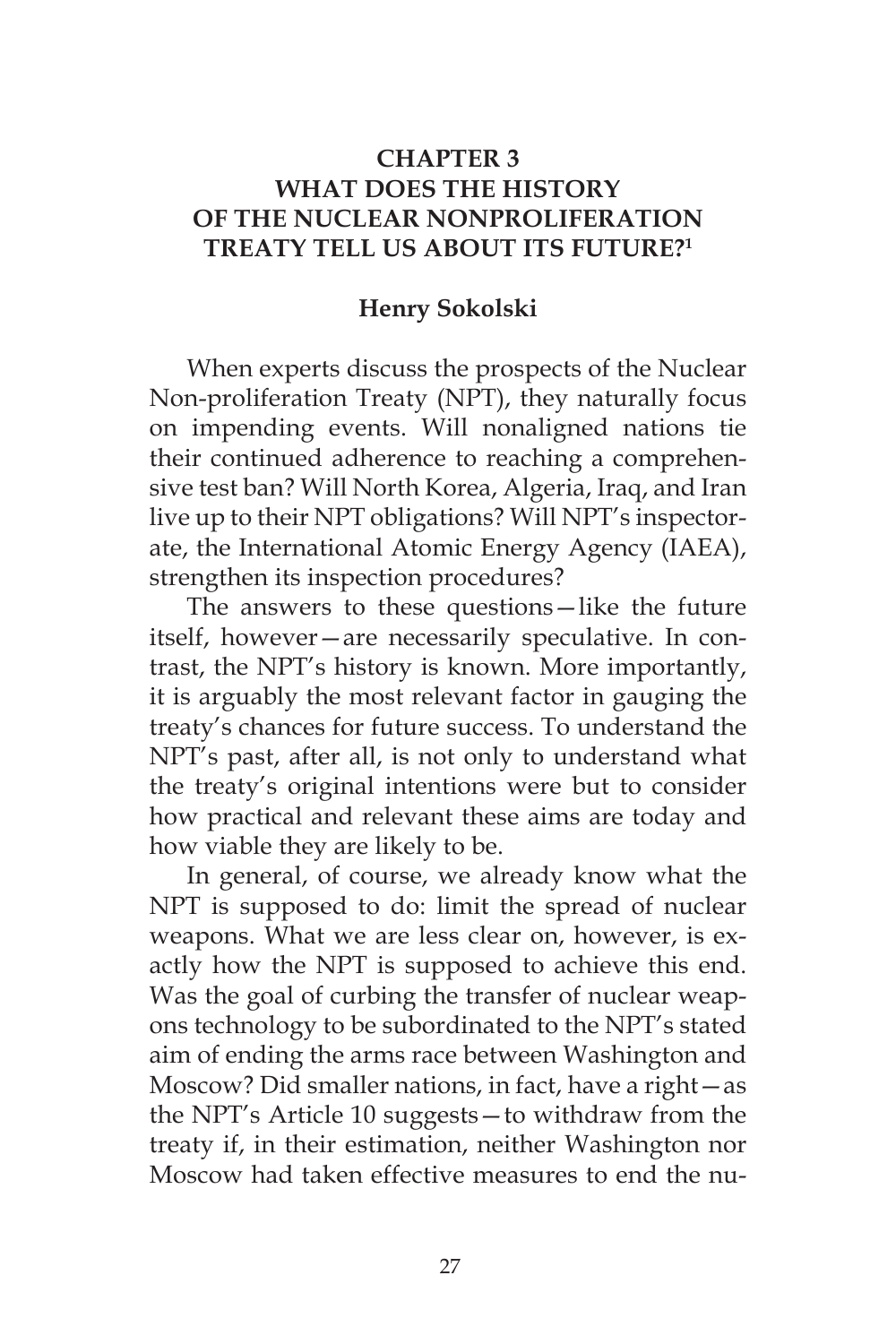clear arms race or if a neighboring adversary acquired nuclear weapons of its own? Did the NPT, in fact, reflect the view that nuclear proliferation was less of an evil than either of these two outcomes?

And what of nuclear safeguards? Were nuclear activities and materials that were quite close to bomb making or nuclear weapons themselves to be allowed if they were claimed to be for peaceful purposes and were acquired or transferred under international inspections? Did the drafters of the NPT's provisions for safeguards consciously limit the intrusiveness of inspections in order to protect any and all transfers of civilian nuclear energy?

Certainly, if the answer to these historical questions is yes, the NPT's future as an effective nonproliferation agreement would be in doubt. At a minimum, it would suggest that the prospects for strengthening the International Atomic Energy Agency (IAEA) and NPT and for getting near-nuclear or undeclared-nuclear nations to join were distant.

The NPT's history, though, is not that clear. It is true that the NPT's framers finally opposed intrusive IAEA inspections, encouraged the sharing of peaceful nuclear energy, described the greatest proliferation threat as being the superpowers' continued buildup of nuclear arms, and even claimed that nations had the right to acquire nuclear weapons under extraordinary events. Yet, each of these propositions was debated and arguably balanced by the NPT's first two articles prohibiting the transfer or acquisition of nuclear weapons "directly or indirectly." These articles, first suggested by the Irish in 1958 as an intermediate step toward superpower nuclear arms control, presumed that the further spread of nuclear weapons threatened accidental and catalytic nuclear war and instability,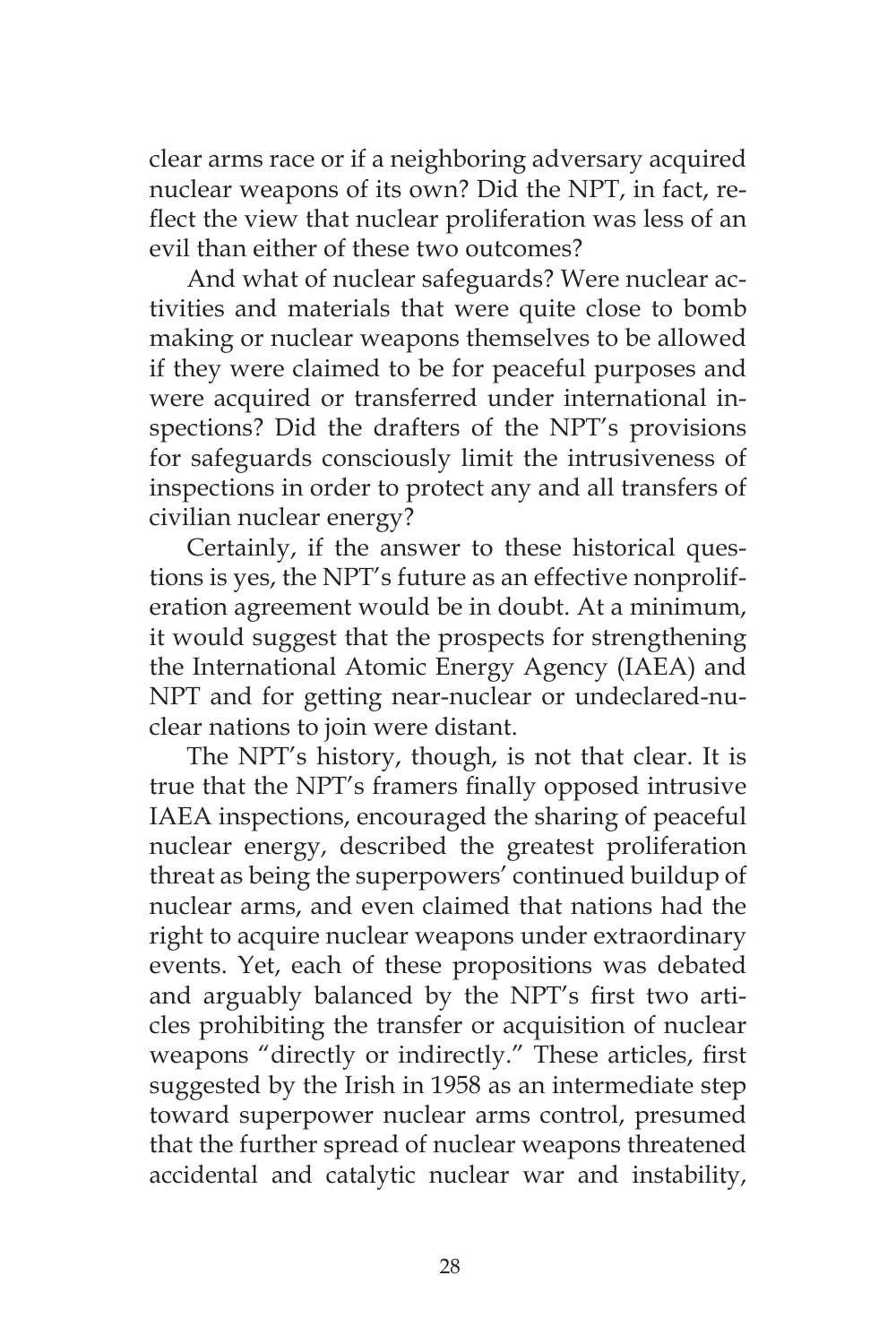both for states with and those without nuclear weapons.

These "Irish" articles are important, then, if only because they seem at odds with the NPT's other provisions. These include language—backed by a substantial negotiating record—that provides for NPT members' rights under Articles 3, 4, and 10 to (1) withdraw from the treaty (and, thus, legally acquire nuclear weapons), (2) engage in the "fullest possible exchange" of nuclear technology, and (3) keep nuclear inspections under the NPT from "hampering [NPT members'] economic or technological development."

Critics of the NPT argue that Articles 1 and 2 should rule over the interpretation and implementation of the rest of the treaty.<sup>2</sup> However, this is neither the way the NPT is popularly understood nor the way most of the NPT's framers saw the treaty when they finalized it in 1968. Then, as now, the predominant nuclear threat in the eyes of the treaty's supporters was not accidental or catalytic war, but the possibility that nuclear competition between major nations might get out of hand, start a war, or—short of this—encourage nonweapons states to go nuclear. As the NPT's framers saw it, the best way to prevent this would be to agree to total nuclear disarmament, while mutual nuclear deterrence at very low levels of nuclear armament among nations would be second best. Indeed, smaller nations might prefer to acquire their own nuclear forces rather than allow an ever-escalating and threatening nuclear arms race between the major nuclear states go unchallenged or have to depend on unreliable superpower guarantees of nuclear security.

From this perspective, asking states without nuclear weapons to forgo acquiring them is asking them to forgo exercising a right that could be in their national security interest. As such, forswearing nuclear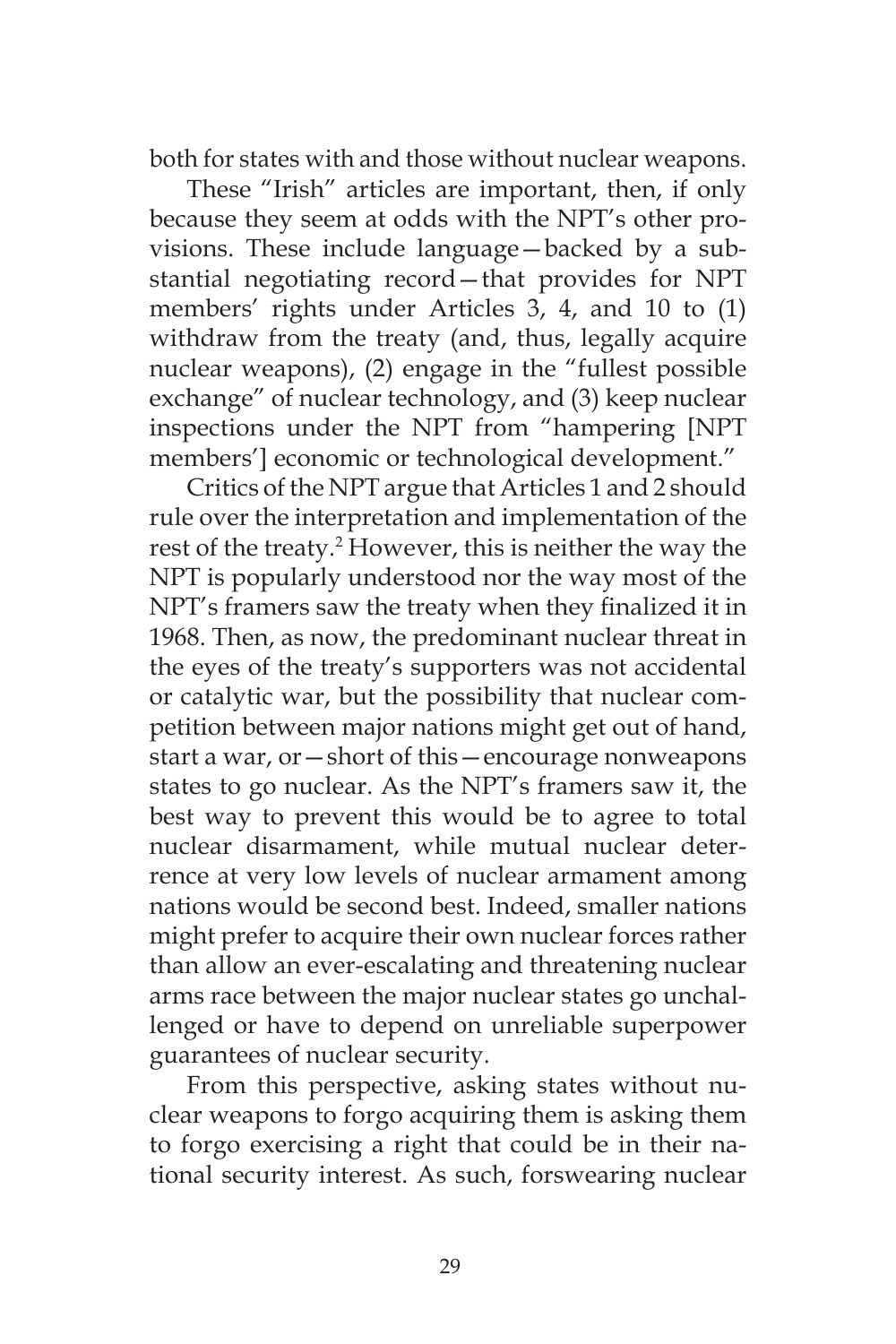weapons required a quid pro quo—i.e., a requirement for the superpowers to take effective measures to end the nuclear arms race and facilitate the fullest possible transfer of civilian nuclear technology (which the nuclear powers gained by developing weapons) from the nuclear haves to the nuclear have-nots.

Such deal making, however, is unnecessary if one focuses on the security concerns highlighted in the Irish's original United Nations (UN) resolution of 1958. Curbing the threat of accidental and catalytic nuclear war would be a good that states with and without nuclear weapons would benefit from—a good of such high value that subordinating all other aspects of the NPT to achieve it would be worthwhile.

This, then, is the challenge facing today's supporters of the NPT. They must recognize that there are two different ways to interpret the treaty: through the lens of the Irish resolutions (i.e., Articles 1, 2, and arguably—3) or through the subsequent articles. For the policymaker, making this choice is critical to determining just how viable the NPT is likely to be and what, if anything, remains to be done.

To choose wisely requires an understanding of what sort of proliferation threat the NPT was originally intended to address; how and why this original concern was largely displaced by the new concerns noted above; how much of a tension between these views remained at the time of the NPT's signing in 1968; and which of these views makes more sense today. In short, we must go back to NPT's origins.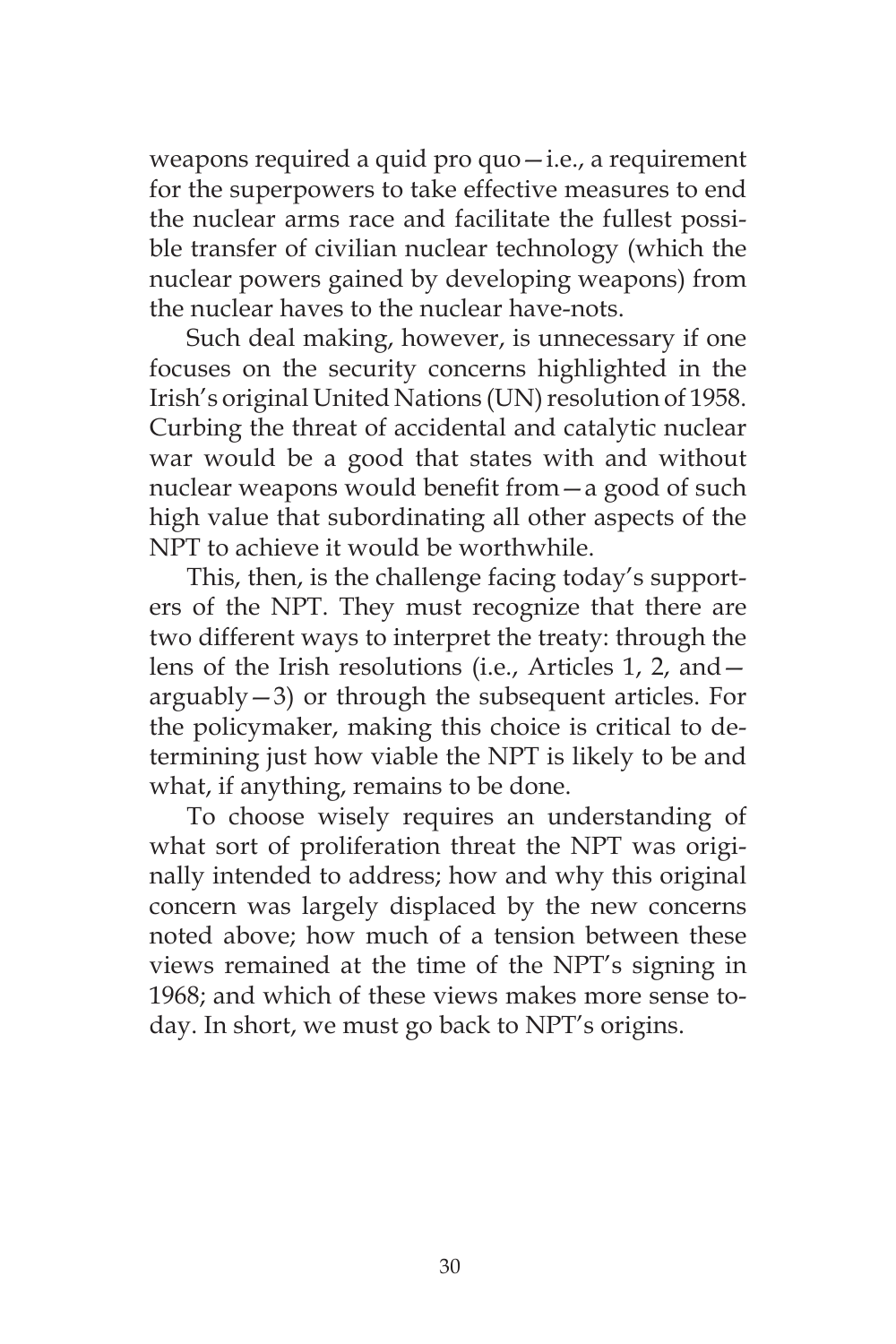# **1958-65: THE IRISH RESOLUTION AND PREVENTING CATALYTIC NUCLEAR WAR AND THE FURTHER SPREAD OF NUCLEAR WEAPONS**

Although the proliferation of nuclear weapons is now synonymous with the spread of know-how, nuclear materials, and specialized equipment to rogue states such as Iran, this was not the central worry animating those who first suggested the need for an international nonproliferation agreement in the late l950s. Instead, their concern was the actual and proposed American transfers of nuclear weapons to Germany and the North Atlantic Treaty Organization (NATO).

Starting with the Eisenhower administration in 1953, the United States began to deploy nuclear artillery in Europe for use by NATO forces under a dual key control arrangement. The United States had custody of the nuclear-artillery warheads, while U.S. and NATO armies had nuclear-capable artillery tubes integrated into their ground forces. If an occasion arose when the U.S. President deemed use of the nuclear artillery necessary, he could order the release of the nuclear warheads to the NATO commander, and the commander of the NATO ally would give authority to release use of the nuclear-capable artillery tubes. Following this model, the United States was able to deploy nuclear weapons not only to NATO ground forces, but to U.S. and Allied air forces in Europe without losing control of the weapons themselves.

Unfortunately, Warsaw Pact members and the world's neutral powers believed that U.S. authority over these weapons was less than complete. In 1956- 57, the Soviet Union was so concerned about the U.S. stationing of nuclear weapons in Germany that it proposed a ban on the employment of nuclear weapons of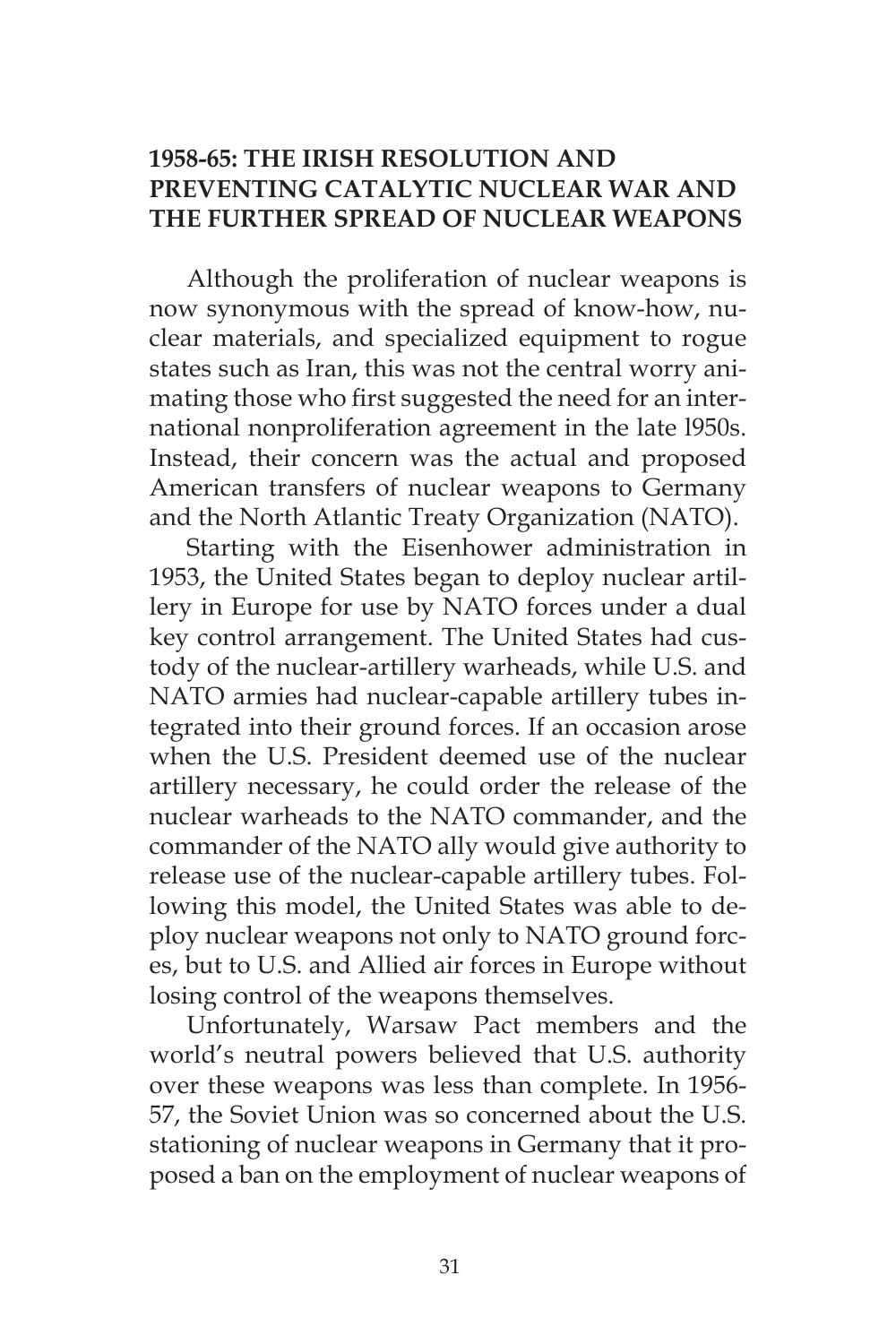any sort in Central Europe.<sup>3</sup> The United States, meanwhile, submitted a draft disarmament plan before the UN Disarmament Commission in which transfer of control of U.S. nuclear weapons to NATO allies was permitted if their use was necessary to fend off an armed attack.4

In 1958 concern with controls over such nuclear transfers was heightened further when the U.S. Congress passed an amendment to the U.S. Atomic Energy Act that permitted the transfer of weapons materials, design information, and parts to nations that had "made substantial progress in the development of nuclear weapons."5 Also, with the continued transfer of nuclear weapons to NATO, U.S. control arrangements became less rigid: one congressional investigation discovered German aircraft that were fueled, ready to take off at a moment's notice, and loaded with U.S. nuclear weapons.<sup>6</sup>

This trend toward laxer U.S. restraints on authority for the transfer of nuclear weapons came at the same time as progress toward disarmament negotiations in the UN had reached an impasse. The United States and the Soviet Union had agreed to a voluntary moratorium on nuclear testing in the fall of 1958, but the United States and its allies tied their continued adherence to this test ban to progress toward disarmament and a general easing of tensions. Last, but hardly least, the United States had threatened or considered using nuclear weapons on at least six separate occasions since Eisenhower had assumed the presidency in 1953.7

Against this backdrop, the Irish offered their draft resolution concerning the "Further Dissemination of Nuclear Weapons" before the First Committee of the General Assembly of the UN on October 17, 1958. This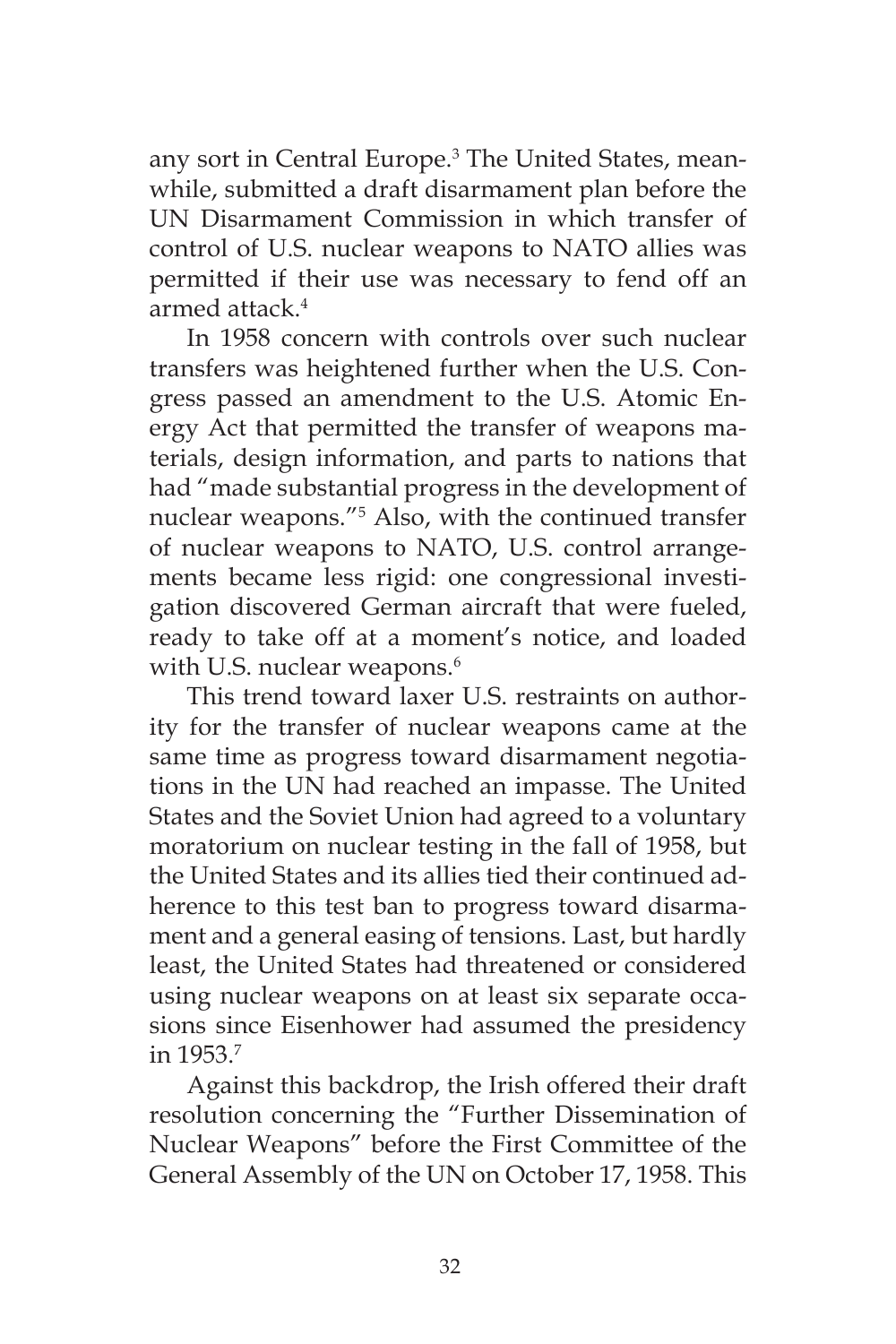resolution was quite modest, merely addressing the possibility that "an increase in the number of states possessing nuclear weapons may occur, aggravating international tensions" and making disarmament "more difficult." It went on to recommend that the General Assembly establish an ad hoc committee to study the dangers inherent in the further dissemination of nuclear weapons.<sup>8</sup>

The Irish offered to amend the resolution so as to urge parties to the UN's disarmament talks not to furnish nuclear weapons to any other nation while the negotiations were under way and to encourage other states to refrain from trying to manufacture nuclear weapons, but Western support for the amendment was thin. On October 31, 1958, the Irish withdrew the resolution when it became clear that no NATO nation was yet ready to endorse the initiative.<sup>9</sup>

The Irish, however, pursued the idea. The following year, their foreign minister resubmitted yet another version of the resolution to the General Assembly and made it clear that the proposal was a minimal proposition which all parties ought to accept. It was "hardly realistic," he argued, to expect any "early agreement on the abolition of nuclear weapons." But "what we can do," he argued, "is to reduce the risks which the spread of these weapons involves for this generation, and not to hand on to our children a problem even more difficult to solve than that with which we are now confronted." Indeed, the Irish foreign minister argued that "if no such agreement is made, they [the nuclear powers] may well be forced by mutual fear and the pressure of their allies, to distribute these weapons, and so increase geometrically the danger of nuclear war."10

Why was such nuclear proliferation so dangerous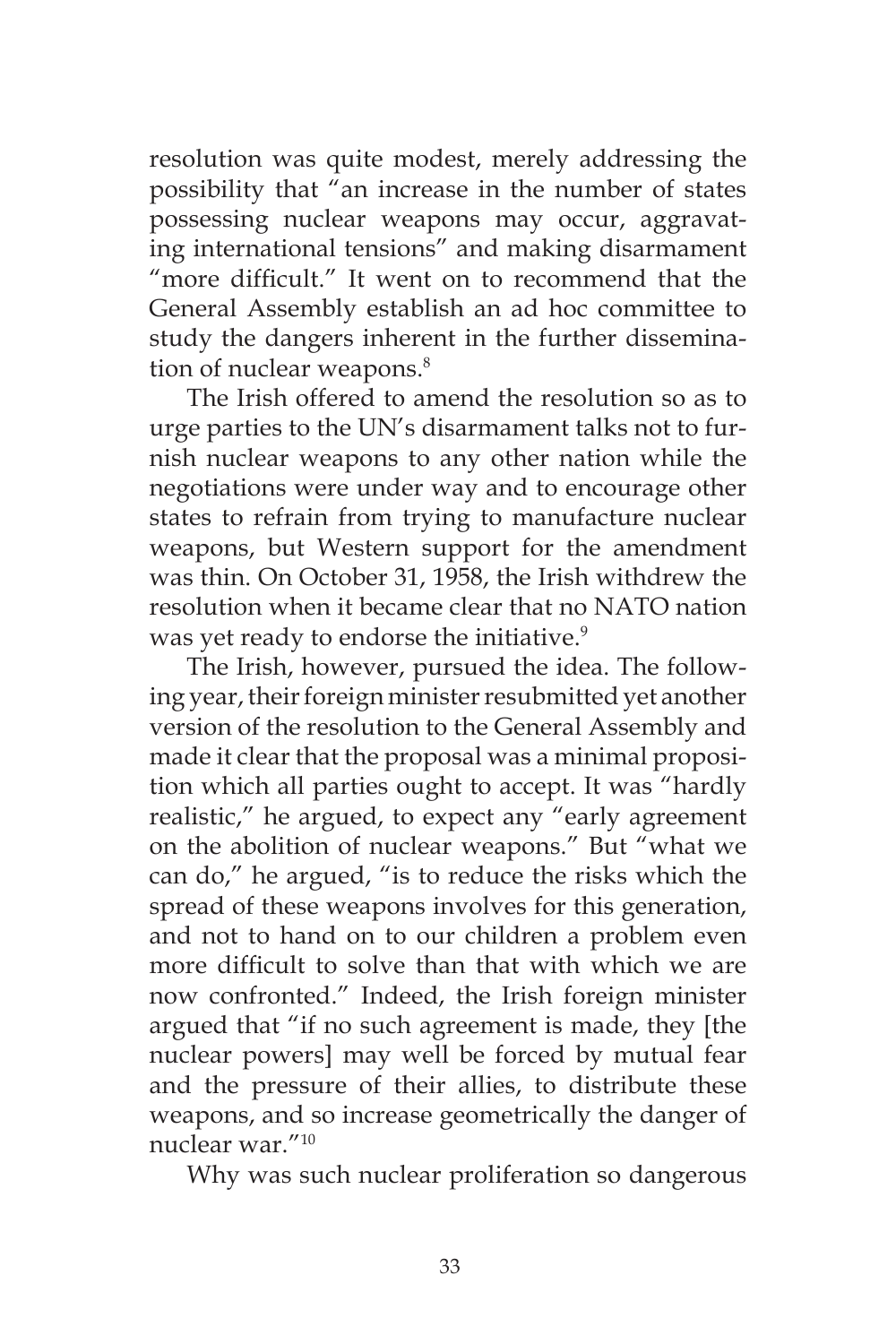and likely? First, without an international nonproliferation agreement, "a sort of atomic *sauve-qui-peut*"—every man for himself—was likely in which states, "despairing of safety through collective action," would seek safety for themselves by getting nuclear weapons of their own.11 This trend was likely to get worse, the Irish argued, since there was "no conceivable addition" to the list of countries possessing nuclear weapons which would not cause a change in the pattern of regional and world politics. Such a change could be "great enough to destroy the balance of destructive weapons . . . which has given the world the uneasy peace of the last few years."12 As the Irish foreign minister later explained,

the sudden appearance of nuclear weapons and their almost instantaneous long-range delivery systems in a previous nonnuclear state may be tantamount, in the circumstances of the world today, to be pushing a gun through a neighbor's window. . . . It may even be regarded as an act of war by neighboring countries who have not the second strike nuclear capacity possessed by great nuclear powers [who] may be able to eliminate the threat by taking limited measures.<sup>13</sup>

The second reason that nuclear proliferation posed a great danger was that nations without nuclear weapons would try to acquire them from their nucleararmed allies, who, out of a misguided sense of political convenience, were likely to be cooperative. All this would do, however, was give these smaller nations "the power to start a nuclear war, or to engage in nuclear blackmail—conceivably against a former ally." In short, without an international agreement against further transfers of nuclear weapons, accidental and catalytic wars would become more likely, and nations would drift into "a nightmare region in which man's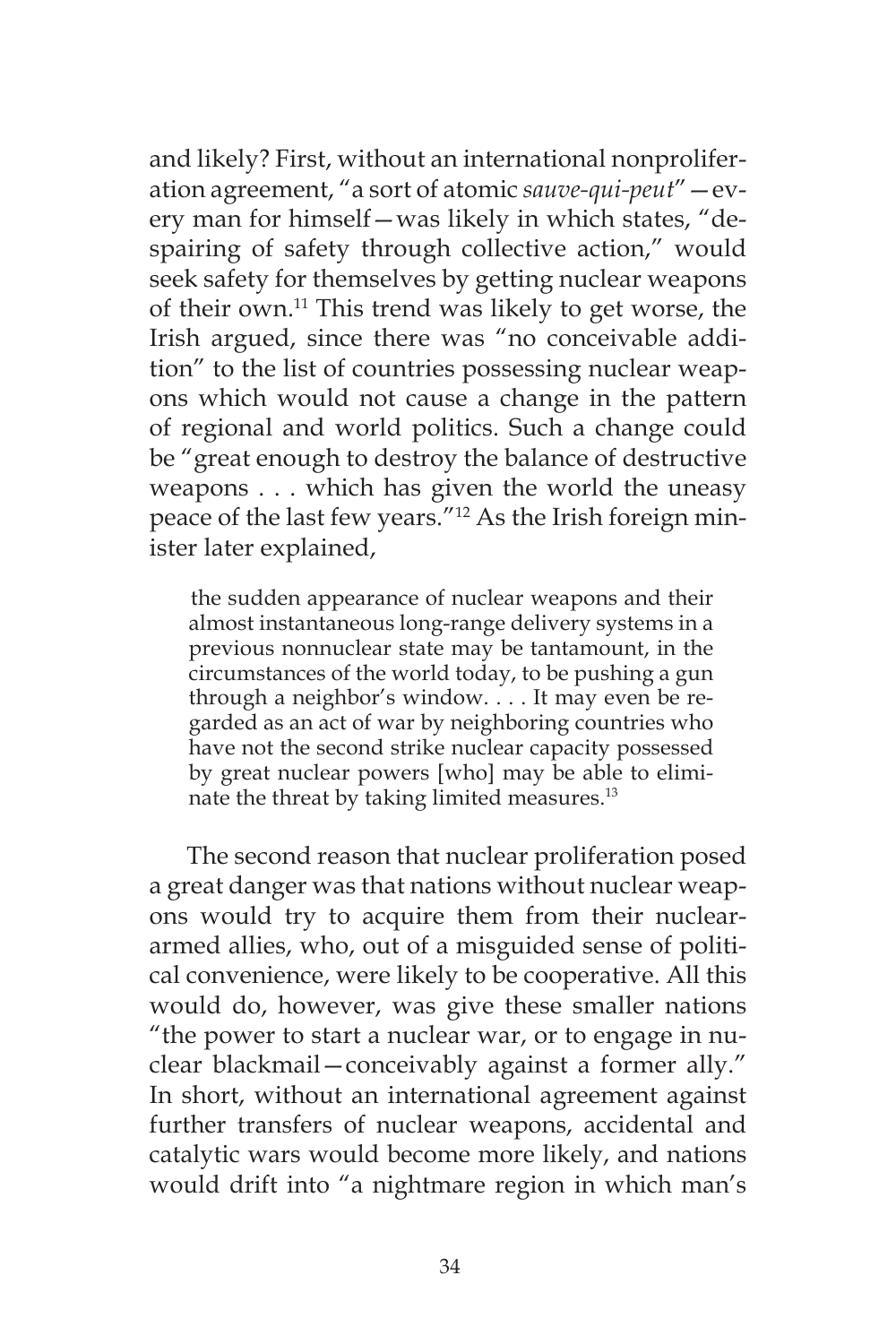powers of destruction are constantly increasing and his control over these powers is constantly diminishing."14

The third and final reason was that nuclear weapons technology itself was becoming more available. As the Irish foreign minister explained, weaponsusable plutonium was a direct by-product of nuclear electrical-power reactors, and these generators were being built in states without nuclear weapons. It would become increasingly difficult, he believed, for the governments of these countries to "resist domestic pressure to take the further step of producing nuclear weapons [on the] grounds of economy and security, if not for considerations of prestige."15

These considerations were all factored into the original bargain inherent in the Irish resolution: The states with nuclear weapons would forgo relinquishing control of their weapons to their allies, and states without nuclear weapons would refrain from manufacturing or acquiring them and accept inspection of their reactors and territories to ensure that they were living up to their undertakings. This was the full extent of the bargain. All states—with or without nuclear weapons—would be better off because the possibility of accidental or catalytic war would be reduced. Beyond this, nonweapons states would be spared the expense of having to develop strategic weapons, and the weapons states would have less reason to advance the qualitative development of their own strategic systems.

The Irish insisted on no direct linkage with progress on capping or reversing the arms rivalry between Moscow and Washington. Nor was there any notion that the nuclear nations should offer peaceful nuclear technology to the nonweapons states to get them to open their territories to inspection. In fact, as the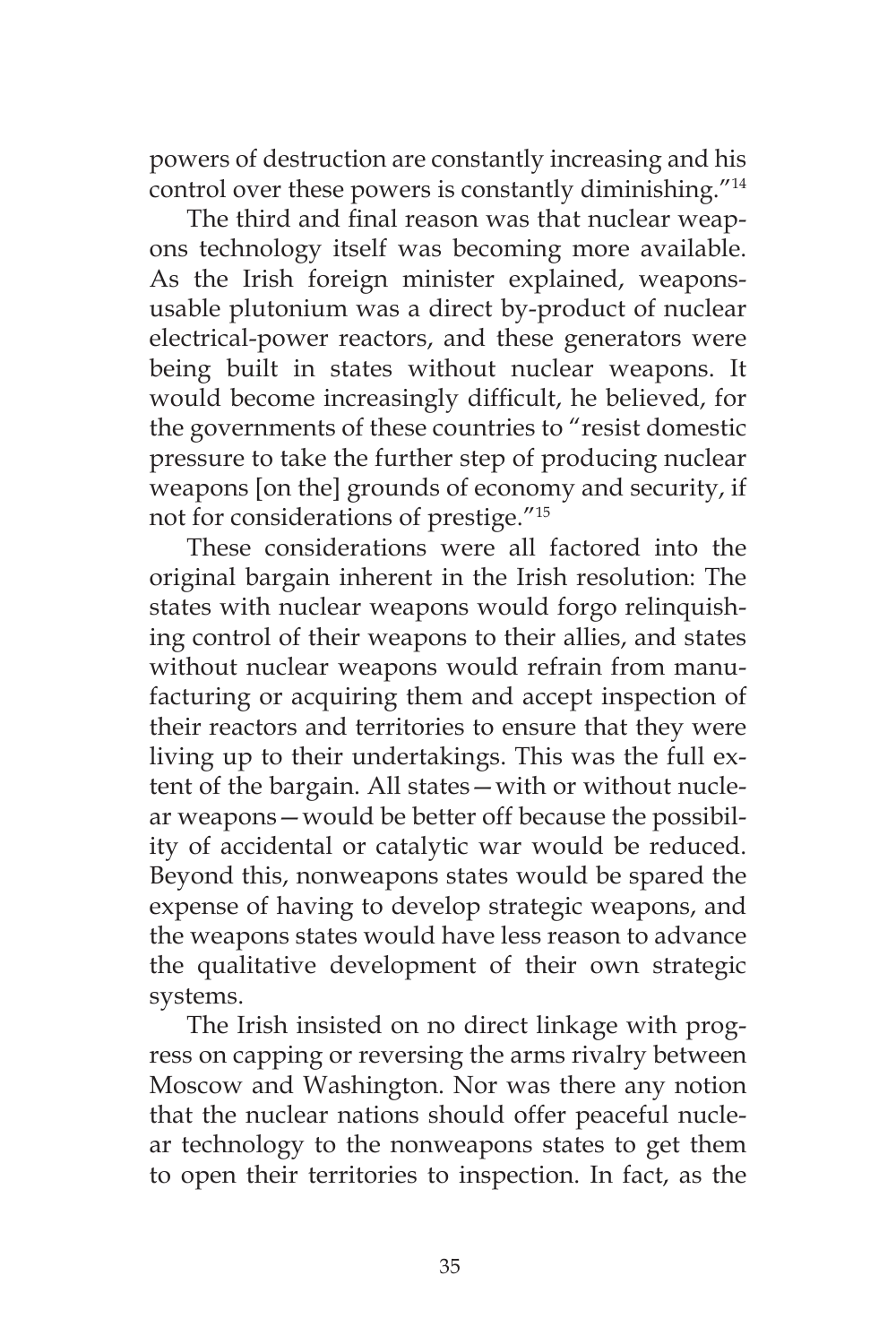Irish foreign minister later made clear, nonweapons nations ought to welcome having their nuclear facilities inspected or, at least, not object since they might later serve as arms control test beds. Nor, he argued, should the inequity of nonweapons states opening their nuclear facilities to inspections (from which nuclear states would be exempt) be seen as involving any loss of prestige. After all, several nonweapons states had already endorsed the idea of regional disarmament and European nuclear-weapons-free zones that required asymmetrical inspections. Nonproliferation inspections were only an extension of the same idea.<sup>16</sup>

The United States and other states with nuclear weapons, however, initially had misgivings about the Irish resolutions. As has already been noted, most NATO nations abstained when the Irish resolution was first put to a vote in 1958. In 1959, though, the Soviet Union also opposed the resolution, complaining that it was too permissive: it would allow the United States to transfer nuclear weapons to European soil so long as the United States retained control of the weapons. Meanwhile, France abstained, arguing that the transfer of fissionable materials and nuclear weapons was difficult to control, and that the real problem was ending manufacture of these items. At the time, France was itself getting ready to test its first nuclear weapon and was assisting the Israelis in their nuclear weapons efforts.<sup>17</sup>

As for the United States, it supported the 1959 Irish resolution after abstaining in 1958, arguing that it permitted serious study of critical issues. Yet, when the resolution was modified in 1960 to call upon the weapons states to declare at once their intention to "refrain from relinquishing control of such weapons to any nation not possessing them and from transmit-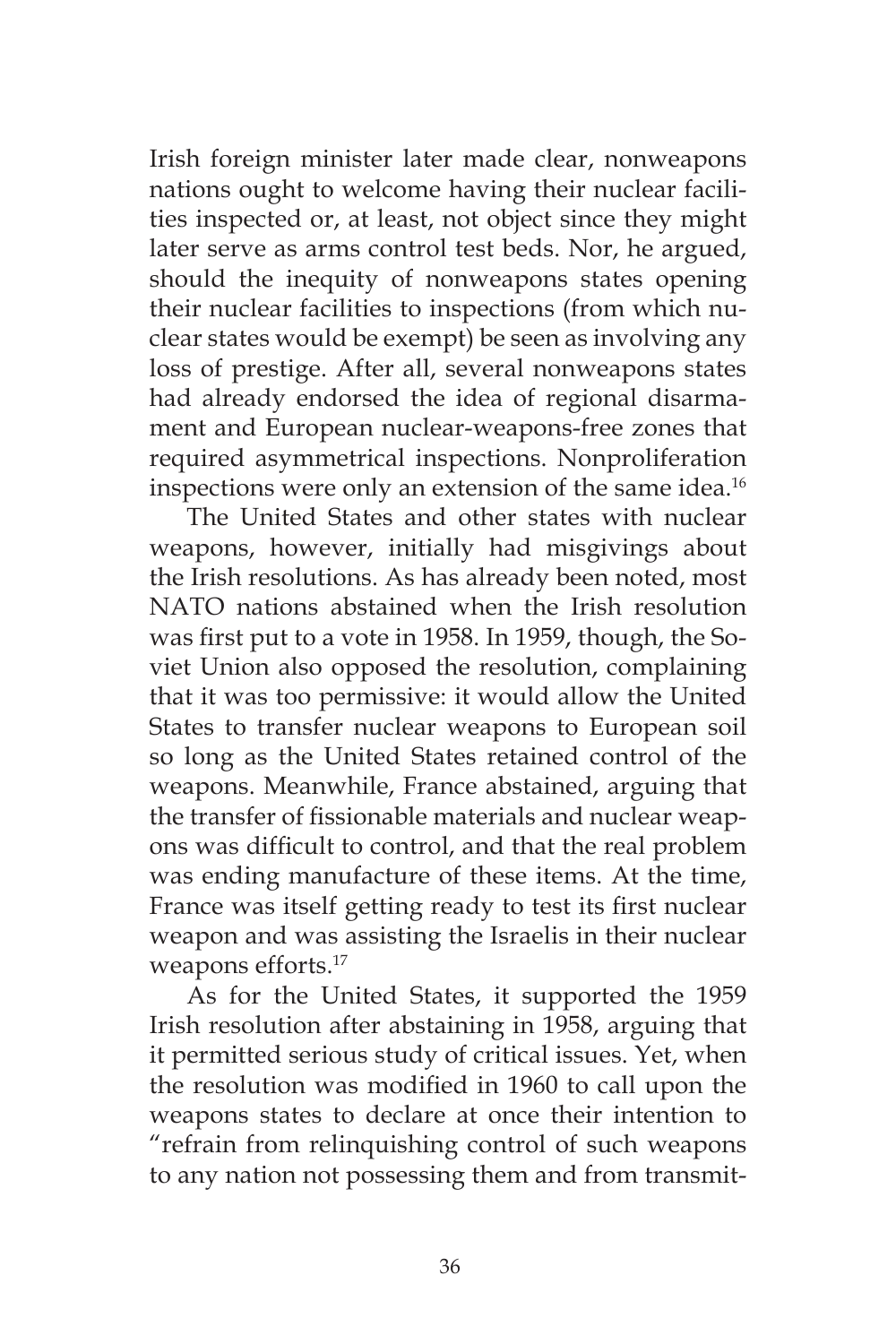ting to it the information necessary for their manufacture," the United States again objected.<sup>18</sup> Although the Soviets decided to reverse themselves and support the draft, the United States at the time was pushing the idea of giving NATO nuclear armed submarines for a multilateral force (MLF). Mindful of that idea, the U.S. representative to the UN complained that the Irish resolution failed to recognize the critical responsibility of the nations with nuclear weapons. The U.S. representative went on to ask how the Irish could expect other nations to forgo nuclear weapons if the weapons states refused to end their own nuclear buildup. Besides, he argued, a commitment of indefinite duration of the sort the resolution called for was unverifiable.<sup>19</sup>

The United States objected again in 1961 when the Swedes resubmitted a similar resolution recommending that an inquiry be made into the conditions under which countries not possessing nuclear weapons might be willing to enter into specific undertakings to refrain from manufacturing or otherwise acquiring such weapons and to refuse to receive, in the future, nuclear weapons on their territories on behalf of any other country.20

The resolution's new language worried the United States. The resolution was no longer focused on restraining weapons nations from relinquishing control of nuclear weapons but on getting nonweapons nations to refuse receiving nuclear weapons on their territories. In short, it appealed to all of NATO to stop hosting U.S. nuclear weapons. This point was hardly lost on the Soviets, who immediately incorporated the Swedish language (i.e., "refrain from transferring control [and] refuse to admit the nuclear weapons of any other states into their territories") into their own draft treaty for general and complete disarmament in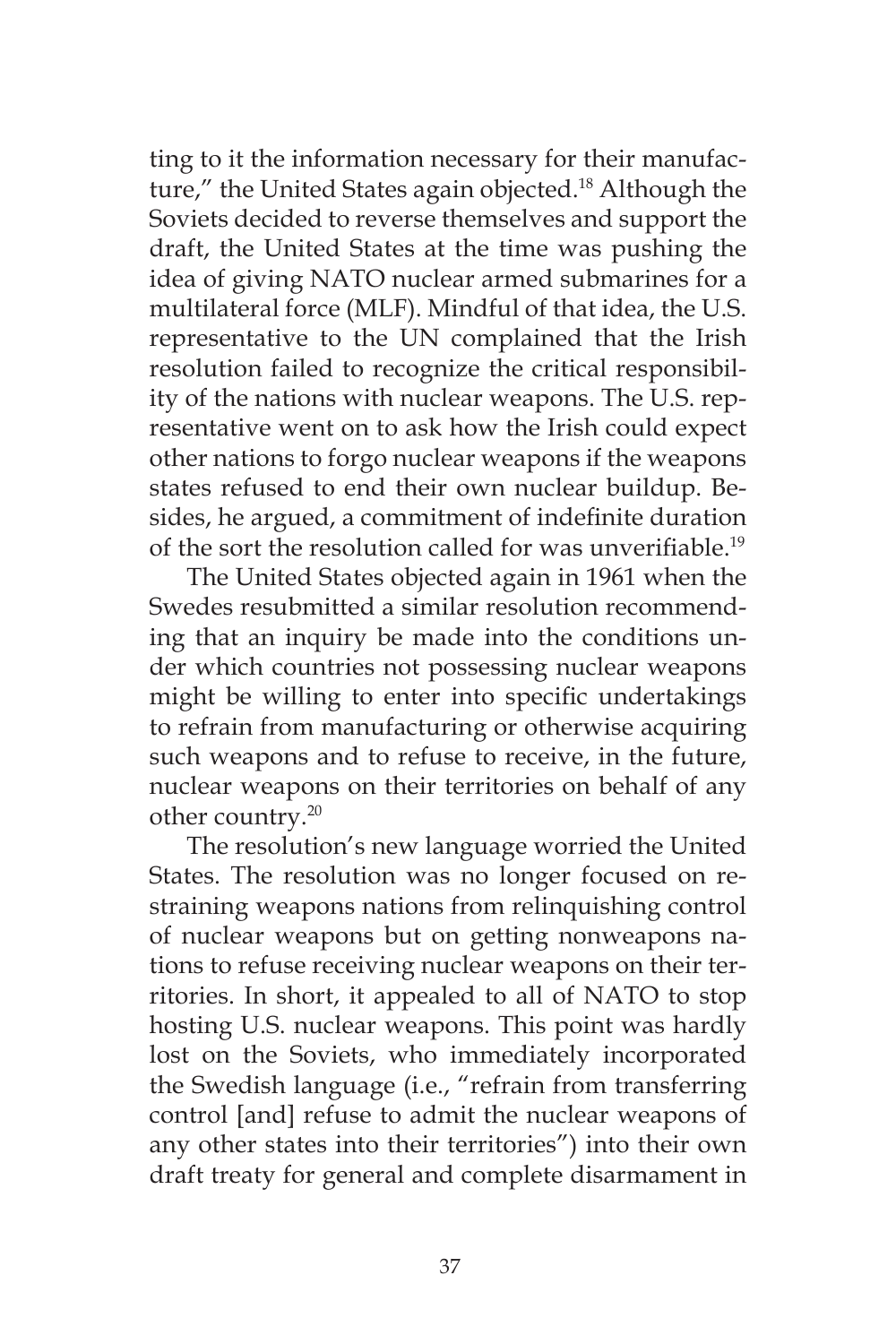### 1962.21

The United States objected to the Swedish resolution, complaining that it effectively called "into question the right of free nations to join together in collective self-defense, including the right of self-defense with nuclear weapons if need be."<sup>22</sup> Yet, the U.S. representative was equally insistent that the United States supported the goal of nonproliferation. His proof was that the U.S. draft program for general and complete disarmament—like the Irish resolution—required states with nuclear weapons to "refrain from relinquishing control" of nuclear weapons to nonweapons states $^{23}$ 

# **1965–68: BARGAINING TO KEEP STATES FROM EXERCISING THEIR RIGHT TO ACQUIRE NUCLEAR WEAPONS**

For the next 4 years, the United States continued to insist that it was interested in promoting nuclear nonproliferation.24 However, it opposed a variety of nonproliferation resolutions backed by the Soviets, Swedes, and others, which, if accepted, would have jeopardized existing nuclear-sharing arrangements with NATO or the possibility of creating a multilateral nuclear force for a "United States of Europe." Ultimately, the United States focused on reaching an international nuclear nonproliferation agreement only when it became clear that Germany and other NATO nations were not keen on reaching an MLF agreement. With the MLF disposed of and the Soviets willing to accept language that would allow the United States to deploy nuclear weapons in NATO—assuming they were kept under U.S. control—the United States was ready to negotiate a nonproliferation agreement.<sup>25</sup>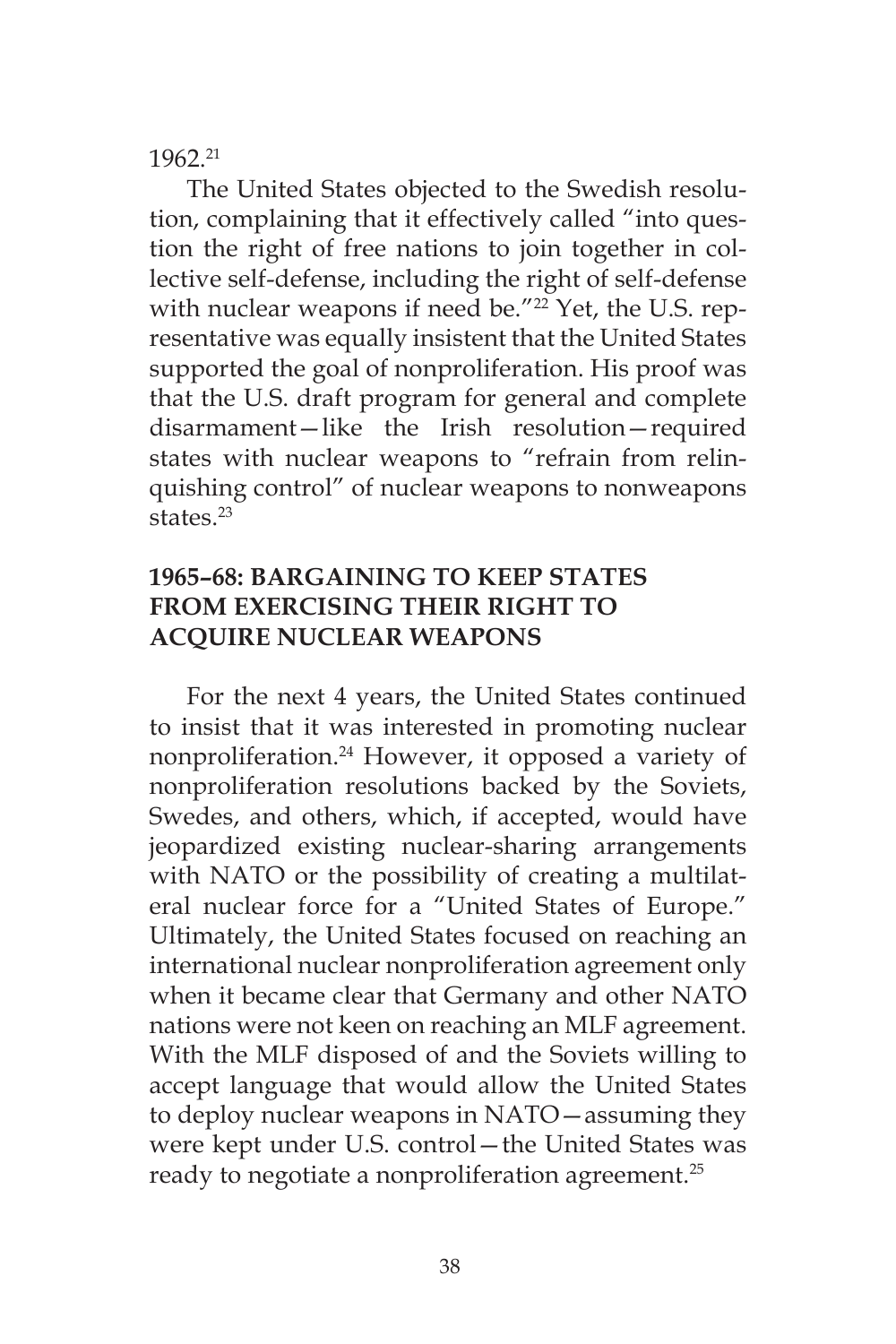By early 1966, however, the terms of UN debate over proliferation had changed. Whereas in 1958, nonproliferation was seen as a good in itself—equally beneficial to states with and without weapons—by the early 1960s, smaller nations perceived nuclear nonproliferation as a potential obstacle to assuring their national security, while the United States and Soviet Union continued to refine and expand their own nuclear arsenals.

Another key difference in the debate was how nations viewed superpower nuclear deterrence. In 1959 the Irish downplayed the threat presented by nuclear superpower rivalry: "That situation, fraught with danger as it is, is nonetheless one with which we have managed to live for a number of years. Techniques have been evolved to deal with it." The key concern was not with this set of dangers but with those "likely to flow with the wider dissemination of nuclear weapons."26

By the mid-1960s, however, faith in the stability of the superpower nuclear balance and concerns about the threat of accidental and catalytic war had begun to wane. In their place, worries about the superpower arms races and the threat of the superpowers' nuclear imperialism over nonnuclear nations gained traction. As India's UN representative explained in 1966,

[the] dangers of dissemination and independent manufacture [of nuclear weapons] pale into the background when one views the calamitous dangers of the arms race which is developing today as a result of the proliferation of nuclear weapons by the nuclear weapon powers themselves, large and small. For many years now, the super powers have possessed an over-kill or multiple-destruction capacity and even their second-strike capabilities are sufficient to destroy the entire world. They have hundreds of missiles of varying ranges which are capable of devastating the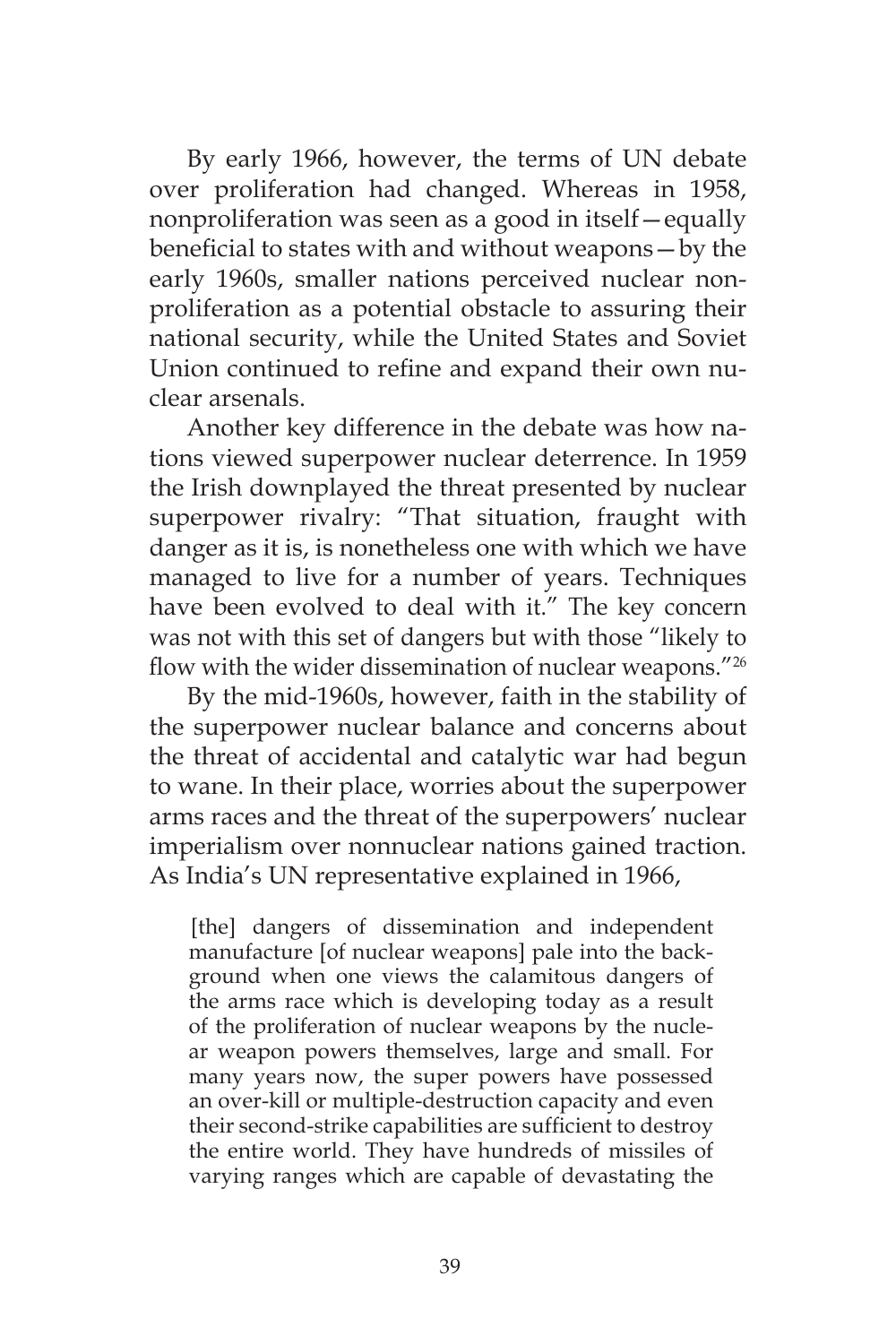surface of the earth. They are continuing to test underground, miniaturizing warheads, improving penetration capabilities and sophisticating their weapons and missiles. The other nuclear weapons powers are also following the same menacing path, conducting atmospheric weapons tests, proceeding from mannedbomber delivery systems to missile systems and submarines. Only 4 days ago, the People's Republic of China conducted yet another weapons test, firing an intermediate-range guided missile with a nuclear warhead. When we talk of the dangers of the arms race, therefore, we face the dangers of the most titanic proportions. It is here that the proliferation of nuclear weapons has its most catastrophic consequences.<sup>27</sup>

Egypt's representative to the UN disarmament talks made the same point somewhat differently:

The nonnuclear countries will in law renounce their right to nuclear weapons, but nuclear stockpiles and the threat of a nuclear confrontation will in fact continue to exist indefinitely. . . . This de facto situation could always constitute an incitement to manufacture or acquire nuclear weapons. To diminish this risk still further it will be necessary, pending the complete elimination by radical measures of nuclear stockpiles and the nuclear threat, to include in the treaty a formal and definite indication of what the nuclear Powers propose to do with the existing nuclear armament.<sup>28</sup>

Why did this shift occur? First, nonnuclear nations who were eager for a nonproliferation treaty in the very early 1960s but frustrated by the impasse created by the Soviet Union, the United States, and NATO nations over the issue decided to work without the superpowers' cooperation. As has already been noted, in 1961 the Swedes submitted a resolution before the UN General Assembly calling for an inquiry as to the conditions under which nonweapons states might be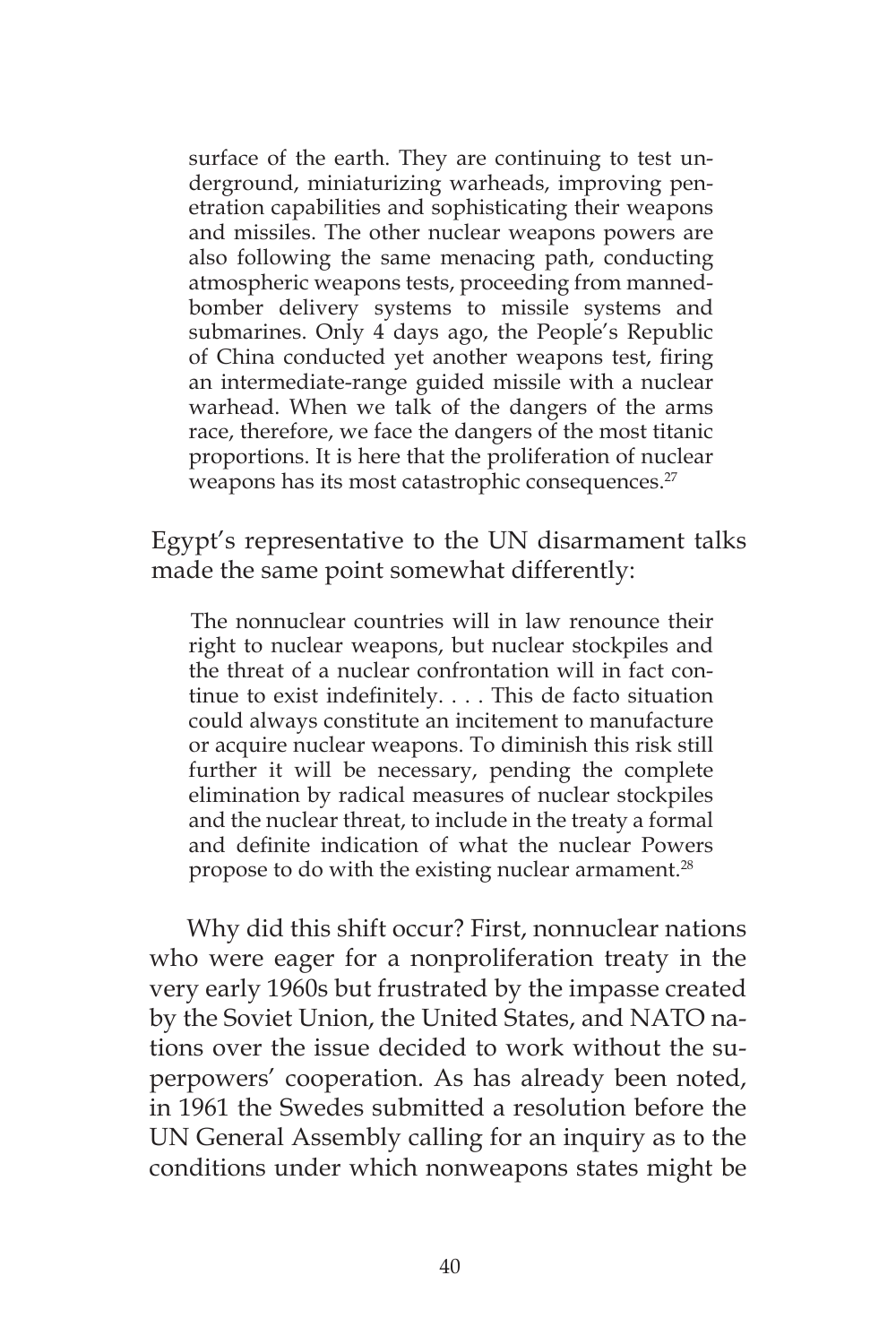willing to refrain from acquiring nuclear weapons. The idea here was to force the nuclear states' hand by demonstrating the popularity of nuclear nonproliferation and threatening to promote it without the superpowers. However, the very premise of the inquiry—that nonweapons nations would naturally acquire nuclear weapons unless certain conditions were met—was at odds with the idea that nonproliferation was equally a security imperative for both weapons and nonweapons states.

Second, beginning in the late 1950s, an intellectual shift occurred in the way nuclear arms and deterrence were viewed. During this period, a new nuclear theory—finite deterrence—emerged. According to this view, smaller nations could keep larger nuclear powers from threatening them militarily by acquiring a small number of nuclear weapons of their own. With their limited nuclear arsenal, the smaller nations might not be able to prevail in war against a larger power but could effectively "tear an arm off" by targeting the larger nation's key cities, and thus deter such nations from ever attacking.<sup>29</sup> Closely related to this point was a critique of the superpowers' constant quantitative and qualitative improvement of their strategic forces. This buildup was considered unnecessary and provocative because a nation needed only a small nuclear arsenal to threaten to knock out an opponent's major cities.30

In 1962, this view was reflected in replies to the UN secretary-general's inquiry about the conditions under which nonweapons states "might be willing to enter into specific undertakings to refrain" from acquiring weapons.31 Sixty-two nations replied, most of them wanting specific neighbors or all the states within their region to foreswear acquiring nuclear weapons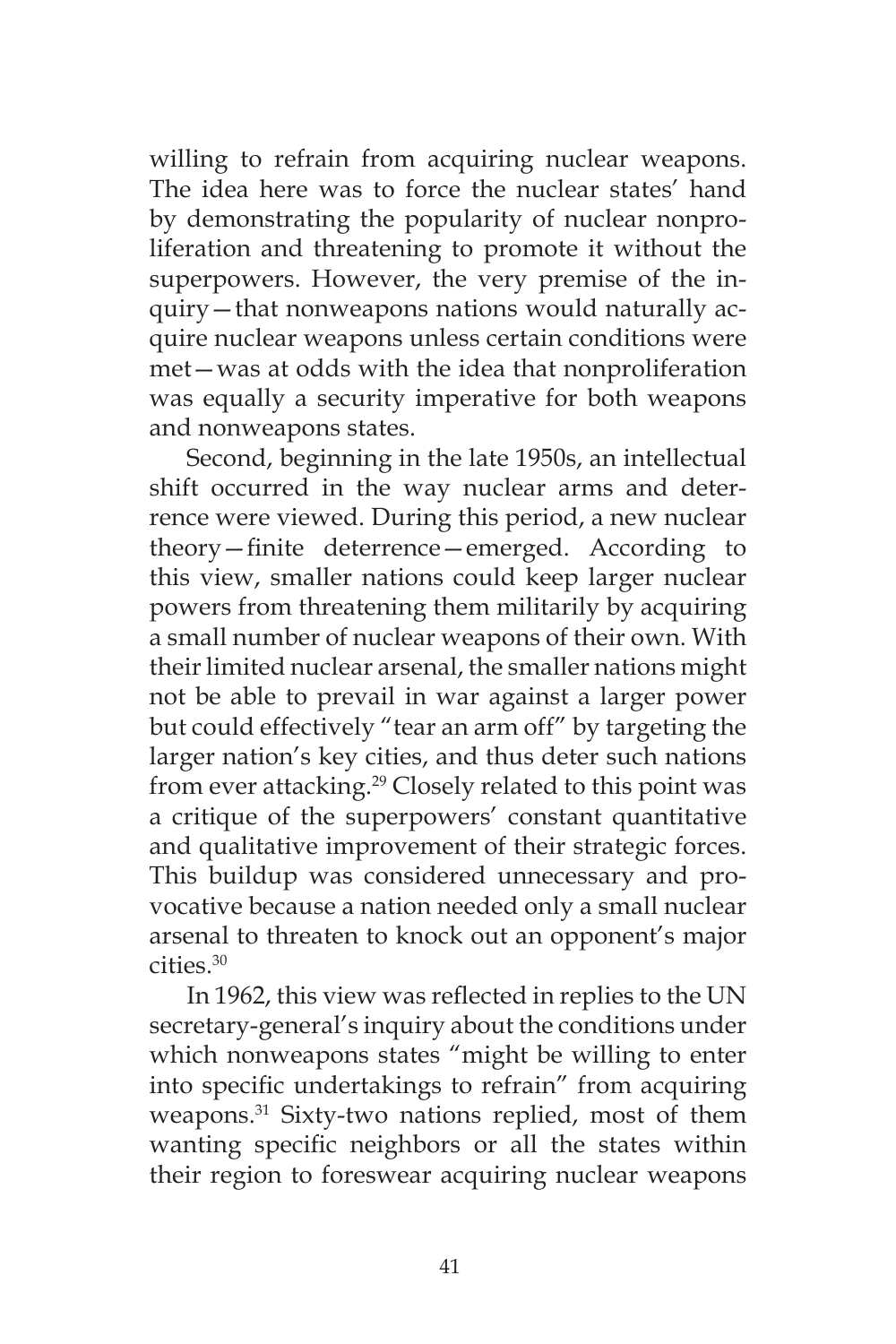as a condition for their doing likewise. Other nations, such as Italy, wanted the nuclear powers to halt their nuclear buildup.<sup>32</sup> Meanwhile, the three nuclear powers that answered the inquiry indicated that general and complete disarmament was the best solution.<sup>33</sup>

For the next 2 years, the debate over the merits of establishing a European MLF made it impossible for the Soviet Union, the United States, and most NATO nations to reach any agreement over nuclear nonproliferation.<sup>34</sup> At the very least, no progress in nonproliferation seemed likely until moves toward disarmament made progress. The world's nonaligned nonweapons states, on the other hand, were eager to secure a separate nonproliferation treaty and called on the UN to convene an international conference to negotiate such an agreement.<sup>35</sup> In June 1965, India and Sweden suggested a new approach to the UN Disarmament Commission: a nonproliferation agreement combined with measures that would begin to cap the arms race between the superpowers. Italy also suggested imposing a time limit on the nonnuclear nations' agreement to refrain from acquiring nuclear weapons. Advocates of this limit—a threat of coercive leverage—argued that it would serve as an inducement to the superpowers to disarm. With support from the world's nonaligned nations, the resolution passed overwhelmingly.<sup>36</sup>

From this point on, the debate over reaching a nuclear nonproliferation agreement presumed that nonweapons nations had a right to acquire nuclear weapons, and that the only question was what they should get in exchange for not exercising it. Each nation expressed this right in a different fashion. For China, it was essential that nonnuclear nations not be "deprived of their freedom to develop nuclear weapons to resist US-Soviet nuclear threats.<sup>"37</sup>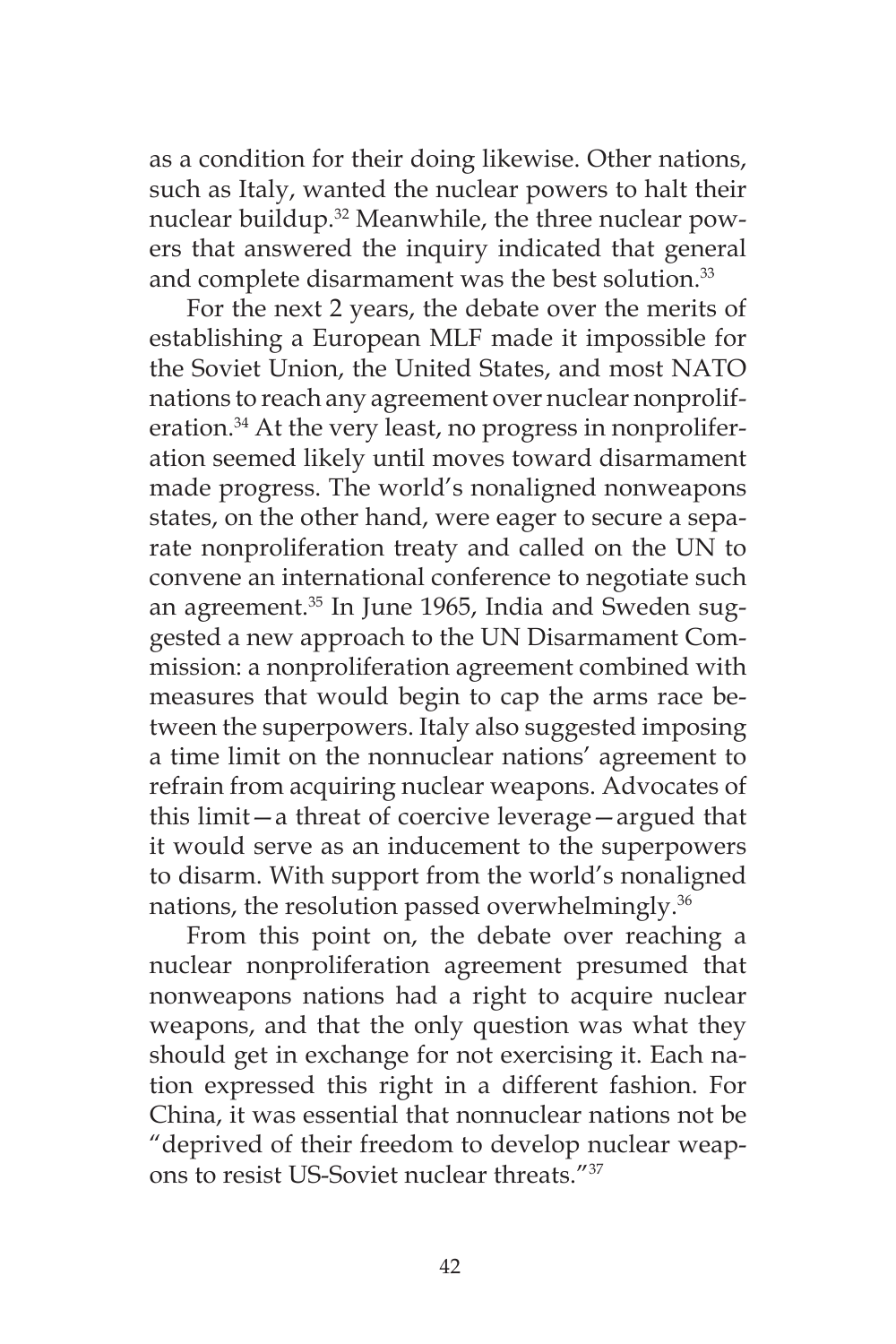For Brazil, the prerogative of nonnuclear nations to go nuclear was nothing less than their right to selfdefense. As Brazil's representative explained,

if a country renounces the procurement or production by its own national means of effective deterrents against nuclear attack or the threat thereof, it must be assured that renunciation—a step taken because of higher considerations of the interests of mankind – will not entail irreparable danger to its own people. The public could never be made to understand why a government, in forswearing its defense capability, had not at the same time provided reasonable and lasting assurances that the nation would not be, directly or indirectly, the object of total destruction or of nuclear blackmail.38

For Brazilians, this meant that any nuclear nonproliferation agreement had to include guarantees that states with nuclear weapons would not use or threaten to use them against states without such weapons.

Other states, however, thought that nothing less than nuclear disarmament was necessary. Tunisia, like Brazil, was "not happy about renouncing [its] right to acquire nuclear weapons" but thought that it was too poor ever to try to acquire them and thus could be truly secure only in a disarmed world.<sup>39</sup> Sweden, which was still developing a nuclear weapons option of its own,<sup>40</sup> shared Tunisia's views but saw giving up "the most powerful weaponry that has ever been produced by man" as something it—as one of the "smaller and more defenseless nations"—could do only if the superpowers disarmed.41

India, which was also developing a nuclear weapons option, $42$  was the most outspoken in defending its right to unrestricted development of nuclear energy. This stance, in part, was simply a reflection of India's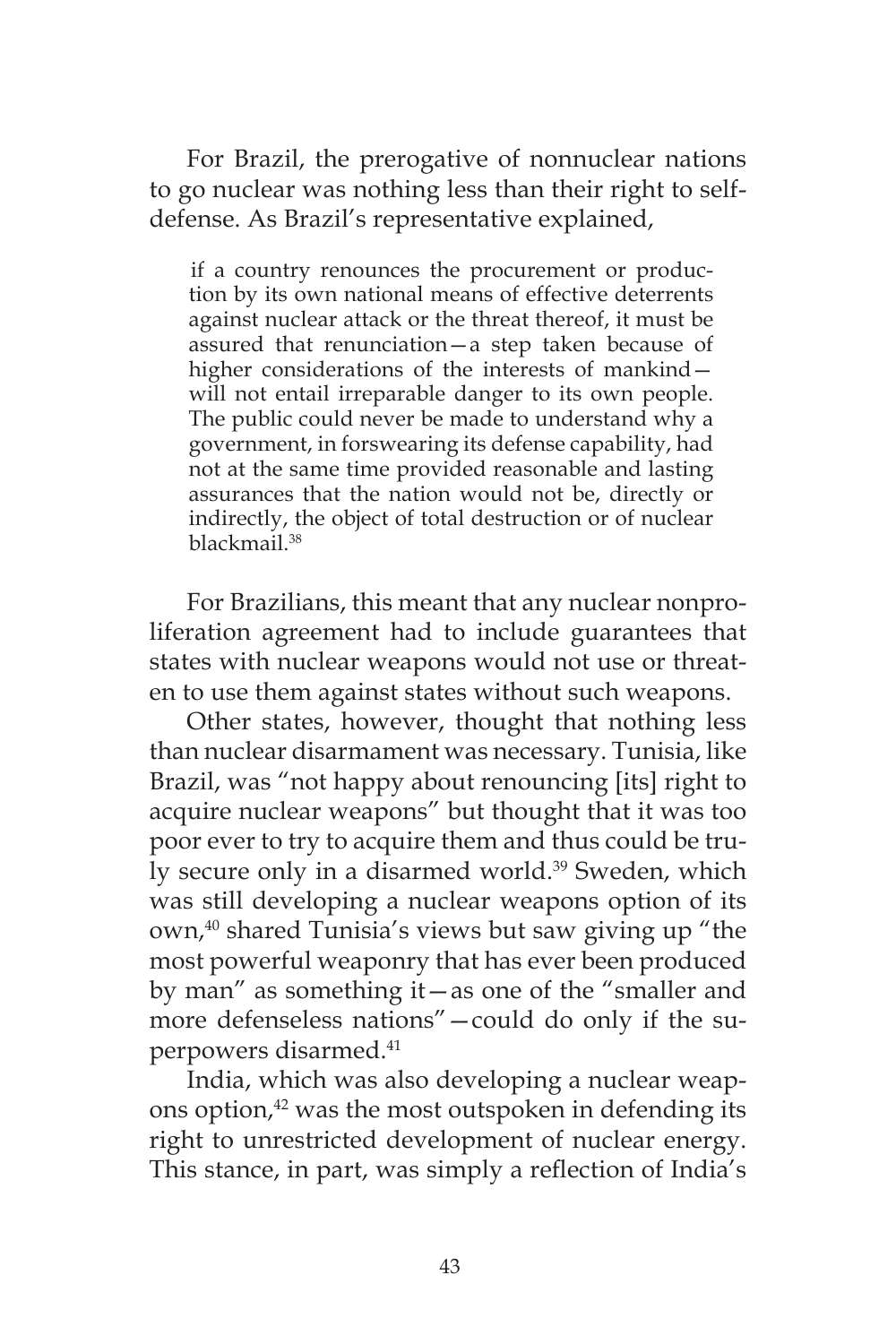established opposition to international safeguards, which—it had argued since the early 1950s—would interfere with its economy's development and its "inalienable right [to] produce and hold the fissionable material required for [its] peaceful power programs."43 After China exploded its first nuclear device in May 1964, though, protecting this right became even more imperative. As the Indian minister of external affairs explained in 1967,

most of the countries represented at the disarmament committee appreciated India's peculiar position with regard to the nonproliferation treaty. . . . China would be a nuclear state which would not be called upon to undertake any obligations. India could have become a nuclear country if it had exploded the bomb as China did. But because India had shown restraint, a desire for peace, and opposition to the spread of nuclear armaments, under this treaty it would find itself in a much worse position than China. . . . The result of our restraint is that we are a nonnuclear power which will have to suffer all the disadvantages. On the other hand, China, which has shown no restraint, will not suffer from any disadvantage even if it signs the treaty, as it is already a nuclear power. $44$ 

What were the Indians talking about? The minister of external affairs left little doubt that they were referring to every nuclear advantage the weapons nations enjoyed—including nuclear testing. After all, he noted, the draft nonproliferation treaty would "seriously hamper and impede" peaceful nuclear research since it would prevent nonnuclear countries from undertaking underground explosions for the purpose of carrying out nuclear research while imposing no such obligation on states with nuclear weapons.<sup>45</sup> The ability to produce weapons-usable materials free from intrusive and discriminatory international safeguards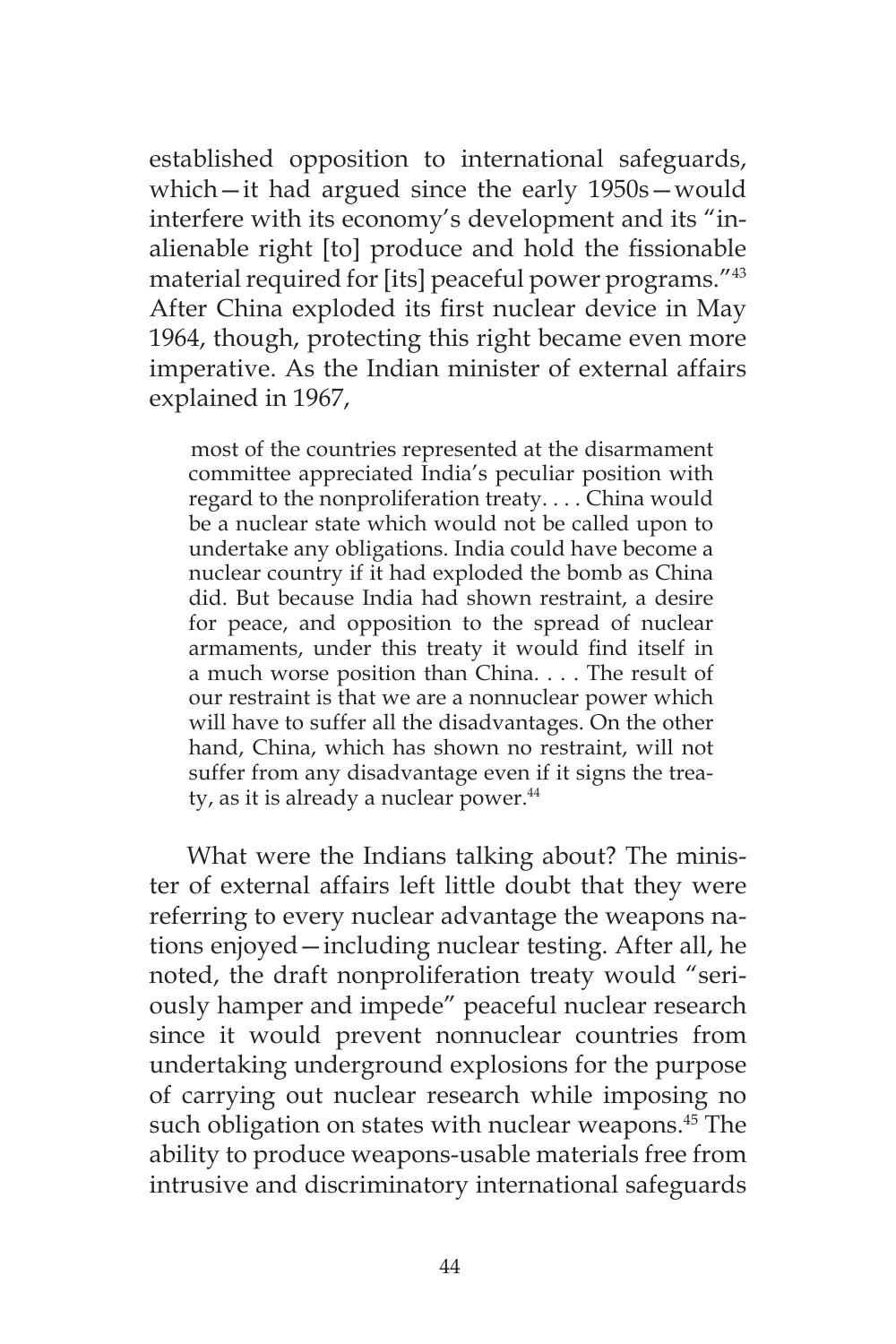and the freedom to develop all aspects of nuclear energy—including nuclear explosives, the minister continued—was critical to secure India's "sovereign right of unrestricted development" of nuclear energy.46

If it were just India making these arguments, they might be dismissed as being peculiar to a nation "exposed to nuclear blackmail."47 Yet, Brazil's representative shared India's views, arguing that:

nuclear energy plays a decisive role in [the] mobilization of resources. We must develop and utilize it in every form, including the explosives that make possible not only great civil engineering projects but also an ever-increasing variety of applications that may prove essential to speed up the progress of our peoples. To accept the self-limitation requested from us in order to secure the monopoly of the present nuclear-weapon powers would amount to renouncing in advance boundless prospects in the field of peaceful activities.<sup>48</sup>

At the time, Brazil was developing a nuclear weapons option of its own.49

It would be wrong, however, to dismiss Brazil's and India's interest in peaceful nuclear explosives (PNE) and sensitive nuclear activities as a cynical move. The United States, after all, had been touting the possible advantages of PNEs since the early 1960s as the reason for its opposition to reaching a comprehensive nuclear test ban with the Soviets. The United States also was enthusiastic about the need to develop fast-breeder reactors that would use reprocessed plutonium fuels.<sup>50</sup> Thus, Nigeria, Mexico, and Ethiopia, which had no nuclear programs, were every bit as insistent as India and Brazil that any treaty on nonproliferation not place them "in a position of perpetual inferiority in any field of knowledge."51 Nigeria's recommendation to solve this problem was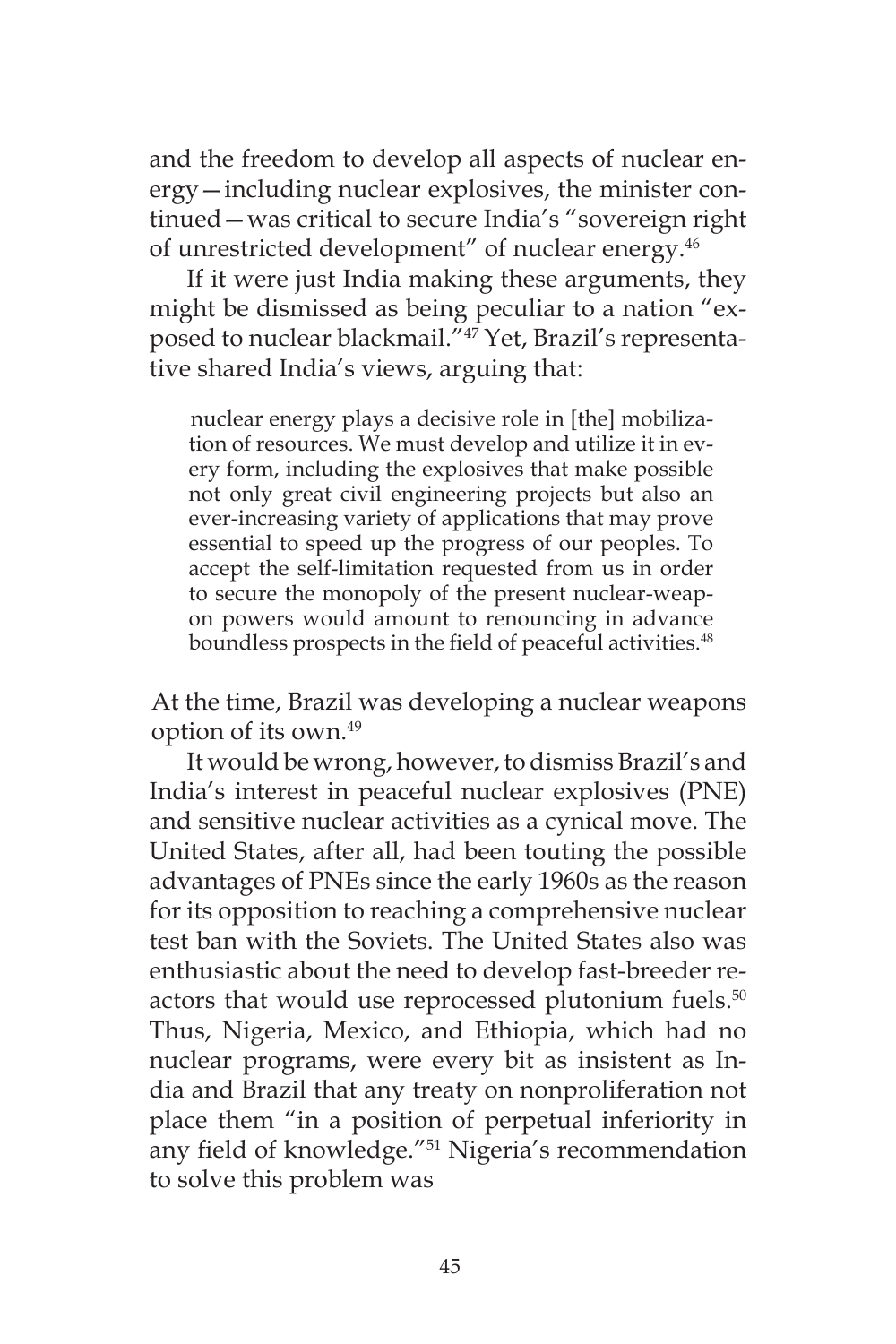that non-nuclear weapons powers would not only have nuclear explosives, through an international organization, for their peaceful projects but also have opportunities for their scientists to develop to the full their intellectual capabilities in all fields, including that of nuclear-explosive technology.52

These nations were just as adamant that whatever international safeguards the NPT required not interfere with their development of new power reactors and fuels. In this, they were joined by Japan and Germany, who feared that the United States and Soviet Union would use the NPT's safeguard provisions to steal industrial nuclear secrets from their civil nuclear programs. As Germany's foreign minister explained in 1967,

The unhindered civilian utilization of the atom is a vital interest of the Federal Republic. . . . It is known that German scientists are working with the prospect of success on the development of the second generation of reactors, the so-called fast breeders. . . . We go on the assumption that the placing into effect of controls does not interfere with the economic operations of factories, does not lead to the loss of production secrets, but counters the dangers of misuse. For this purpose it is adequate to control the end-product points, and to have a control which possibly could be exercised by automated instruments.53

Germany's foreign minister argued that nations like his own were already apprehensive of states with nuclear weapons trying to monopolize the civilian nuclear field by dint of their commanding lead in military nuclear technology.<sup>54</sup> At least as great a worry, he argued, was the extent to which inspections under the proposed NPT might compromise the pace and com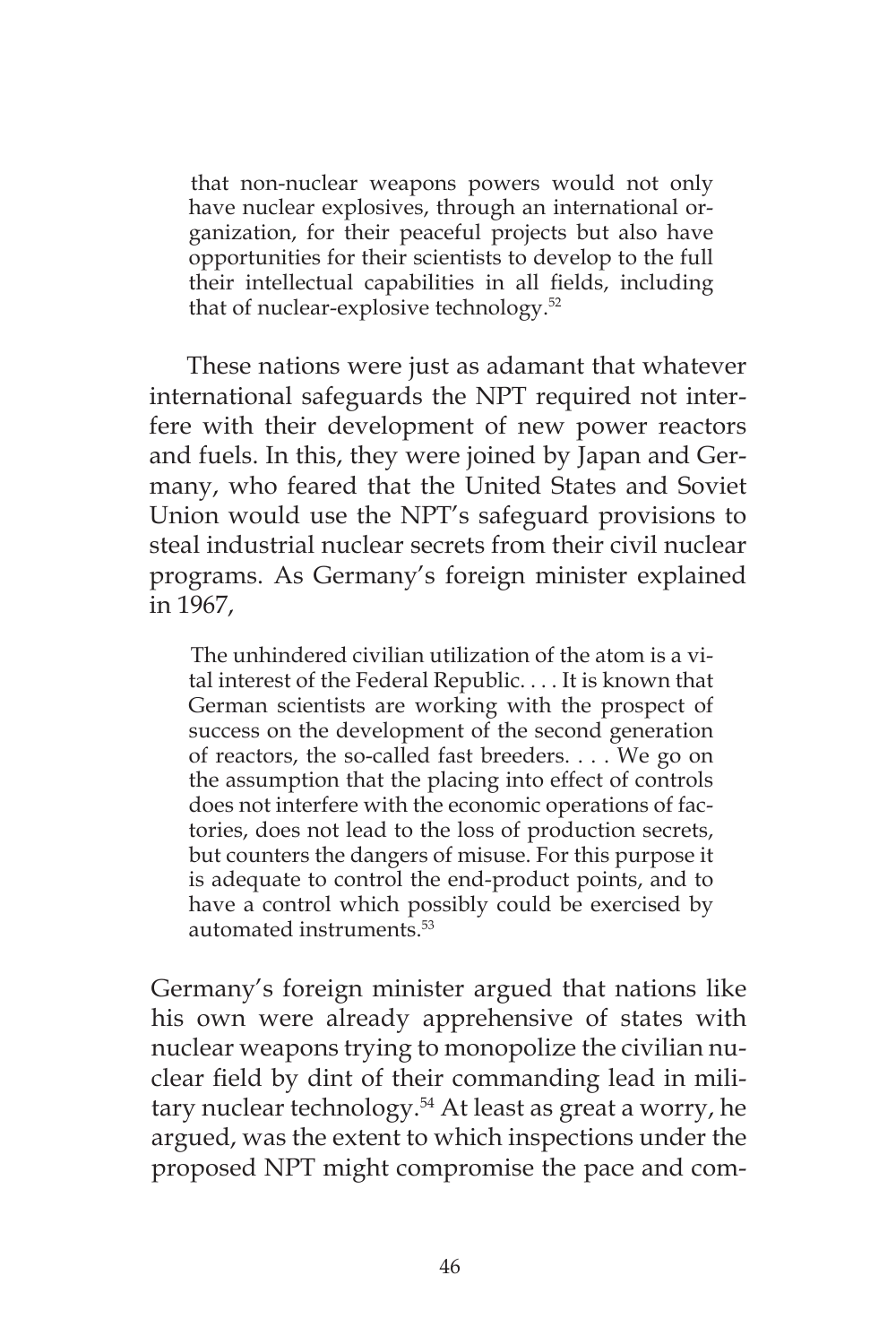mercial confidentiality of civil nuclear developments by nonweapons states.

In the end, the NPT's preamble and Article 3 stipulated that nations like Germany could meet their safeguards obligations through somewhat less threatening but equivalent procedures under Western Europe's nuclear safeguarding organization, EURATOM, that inspections would be restricted to monitoring the flows of source and fissionable materials at "certain strategic points," and that they would be designed "to avoid hampering the economic or technological development of the Parties."

The NPT also emphasized in Articles 4 and 5 that nothing in the treaty should be "interpreted as affecting the inalienable right of all the Parties to the Treaty to develop research, production and use of nuclear energy for peaceful purposes without discrimination." Indeed, the treaty called on all parties to "undertake to facilitate [the] fullest possible exchange of equipment, materials and technological information for the peaceful uses of nuclear energy." The treaty established procedures for sharing the benefits of peaceful nuclear explosives, although it prohibited the direct transfer of explosive devices to or development by nonweapons states.

Finally, in Article 6 the treaty called on the weapons states to "pursue negotiations in good faith on effective measures relating to the cessation of the nuclear arms race at an early date and to nuclear disarmament." Even the Italians' suggestion to leverage the superpower nuclear reductions (i.e., 6 months before the end of a fixed period, nations could give notice of their intent to withdraw from the treaty) was retained after a fashion in Article 10. The 6-month option was rejected along with Nigerian demands that the NPT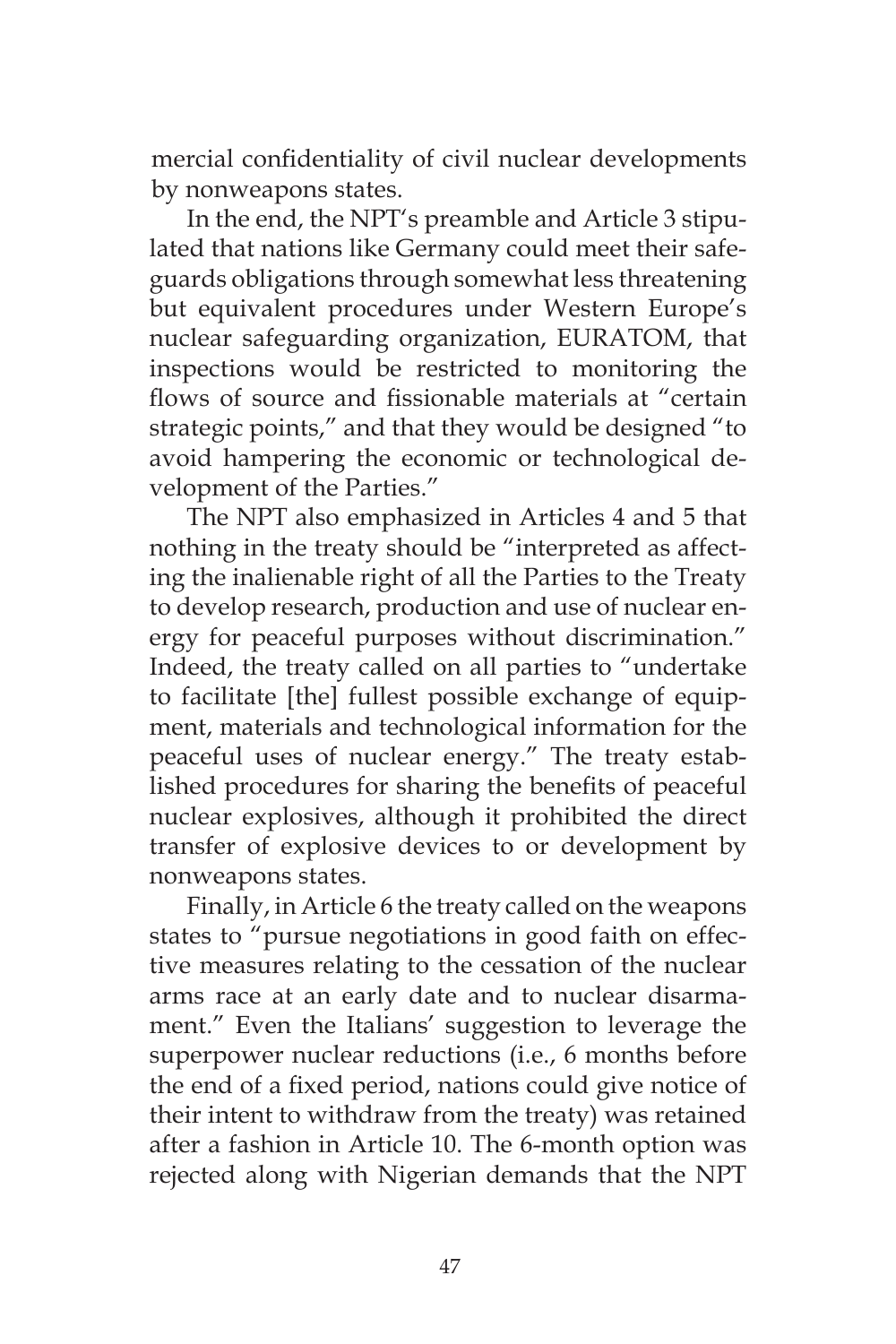explicitly empower members to withdraw if the treaty's disarmament aims were "being frustrated."55 But it was agreed that the treaty would not be of indefinite duration. Instead, it would last 25 years and be reviewed as to whether or not it should be extended and, if so, how. As the Swiss noted, it was "preferable" that the treaty be "concluded for a definite period" so as to avoid "tying" the hands of non-weapons states who could not be expected to wait indefinitely on the weapons states to disarm.<sup>56</sup> Thus, any party to the treaty, under Article 10, retained the right to withdraw if it "decides that extraordinary events, related to the subject matter of this treaty, have jeopardized the supreme interests of its country."57

### **WHICH PAST AS PROLOGUE?**

Reading the NPT today, one can easily forget that the original bargain of the Irish resolutions of the late 1950s and early 1960s is present in the final version of NPT. Indeed, Articles 1 and 2, which prohibit the direct or indirect transfer and receipt of nuclear weapons, nuclear explosives, or control over such devices, read very much like the original Irish resolutions themselves. In Article 3, the treaty also calls on parties to accept and negotiate a system of safeguards that would prevent "diversion of nuclear energy from peaceful uses to nuclear weapons or other nuclear explosive devices." Finally, the treaty makes it clear in Article 4 that parties to the NPT could exercise their right to develop peaceful nuclear energy only "in conformity with Articles I and II."

Nor did the NPT's framers abandon their original concerns about the threat of catalytic or accidental nuclear war. The Germans in 1967, for example, defend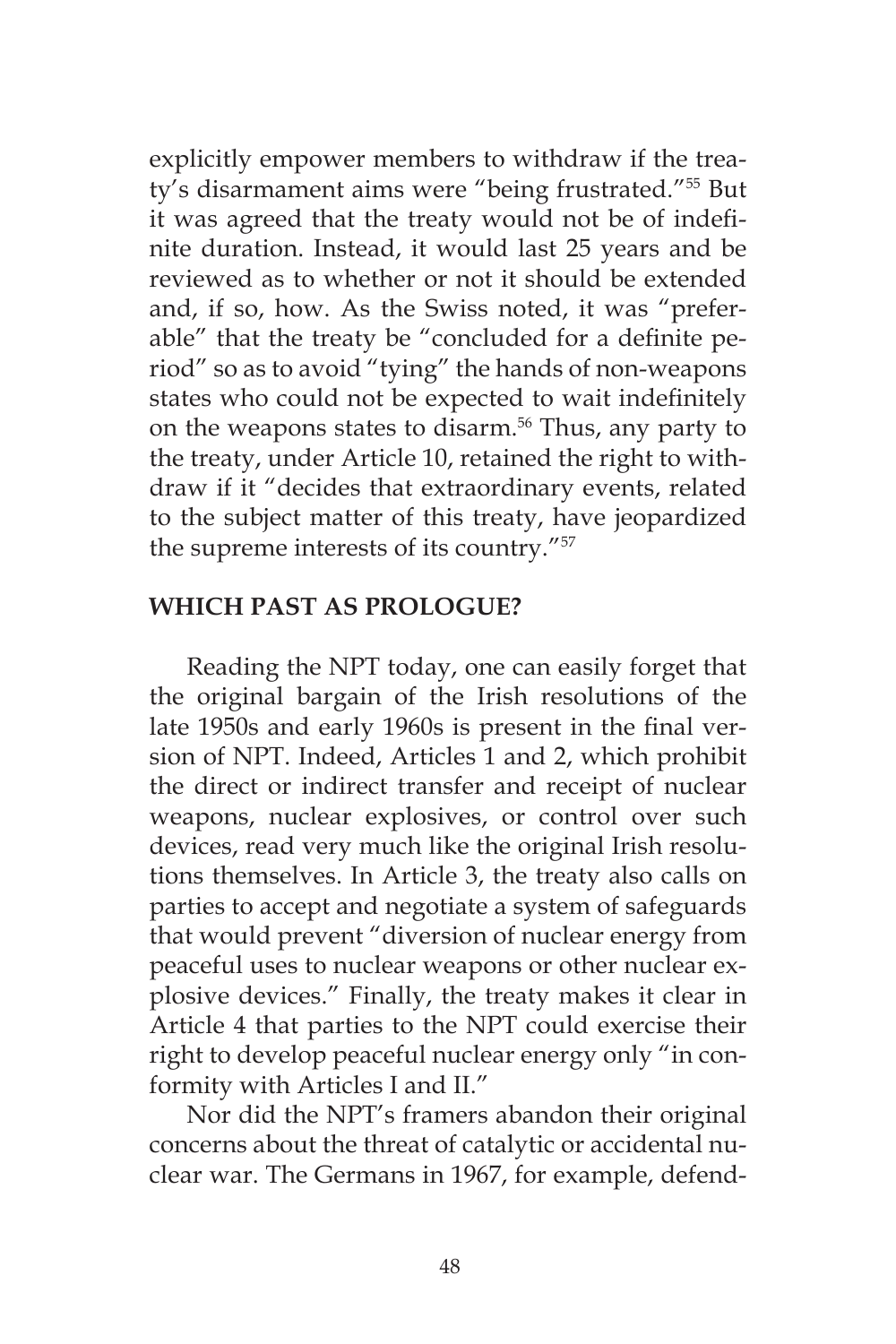ed the NPT aims "because it is frightening to think what would happen if possession of nuclear weapons were spread chaotically through the world, if some adventurous state were one day irresponsibly to use such a weapon." Echoing this view, Germany's foreign minister argued that "even only one additional nuclear power would start a chain reaction that would be hard to control."58 The Canadians made essentially the same point, arguing that some discrimination against nonweapons states was "the only alternative to allowing the continued spread of nuclear weapons . . . and such a process in the end would have no other result than nuclear war . . . on the greatest scale."59 The British representative to the General Assembly was just as emphatic:

We are concerned not only that new possessors of nuclear weapons may employ them against each other, or against a non-nuclear state; we see an even greater danger in the possibility that the use of nuclear weapons by a third country could precipitate a war which would end in a nuclear exchange between the two socalled Superpowers. In our view, and I would think in that of the Soviet Union as well, each additional nuclear power increases the possibility of nuclear war, by design, by miscalculation, or even by accident. $60$ 

Arrayed against these concerns, however, was the view expressed by the Indian delegation that:

further proliferation is only the consequence of past and present proliferation and that unless we halt the actual and current proliferation of nuclear weapons, it will not be possible to deal effectively with the problematic danger of further proliferation among additional countries.<sup>61</sup>

This alternative view, along with the idea that non-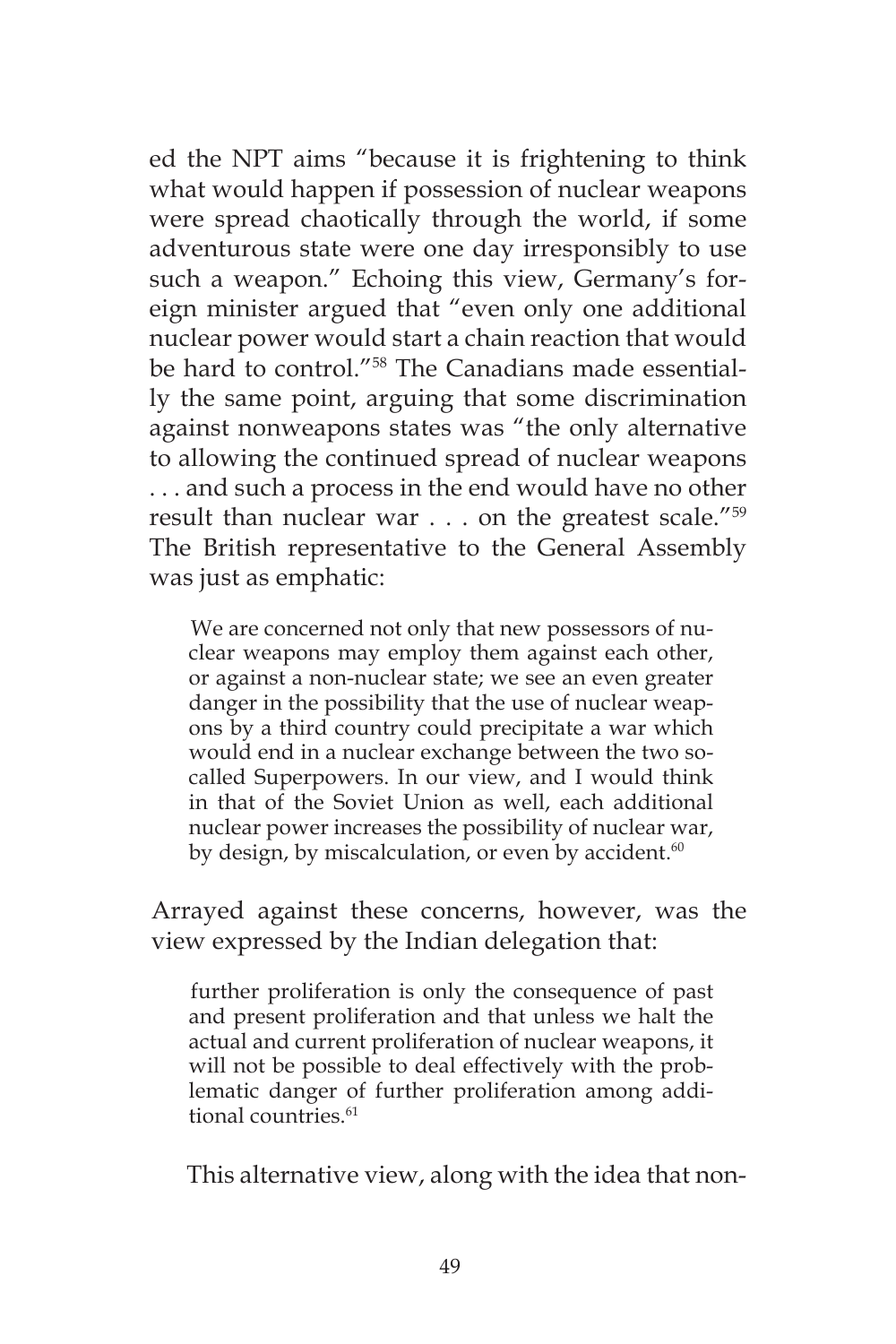nuclear nations had inalienable rights to develop civilian nuclear energy and to withdraw from the NPT (and thus acquire nuclear weapons legally) if the superpowers did not disarm (or their security interests were at serious risk), became the NPT consensus view and was captured in Articles 4, 5, 6, and 10 as well as most of the NPT's preamble.

Articles 1 and 2, in contrast, reflected the original bargain of the Irish resolutions, which were concerned about the threat of accidental and catalytic nuclear war, whereas the NPT's other articles (with the possible exception of Article 3) generally reflected the finite deterrence theorizing of the time.

The problem is that these two views, both propounded in the NPT, are at odds. Certainly, it is difficult to argue that the further spread of even small numbers of nuclear weapons to other nations will significantly increase the risk of accidental or catalytic nuclear war, while at the same time recommending that nonweapons states limit the nuclear arsenals of weapons states by threatening to acquire such weapons themselves. Yet, this is precisely the tension present in the negotiations leading up to the NPT and reflected in the treaty's text (i.e., Articles 1, 2, 6, and 10).

More important, this tension continues to be reflected in the debate over what constitutes "peaceful" nuclear development under Article 4 in conformity with Articles 1 and 2. Nations that subscribed to the notion that the superpower arms race was a key cause of horizontal proliferation believed that nonweapons states deserved access to any and all civilian nuclear energy transfers to compensate them for their restraint and to assure them equal access to technology that the states with nuclear weapons already had.

For most of these nations, any civilian nuclear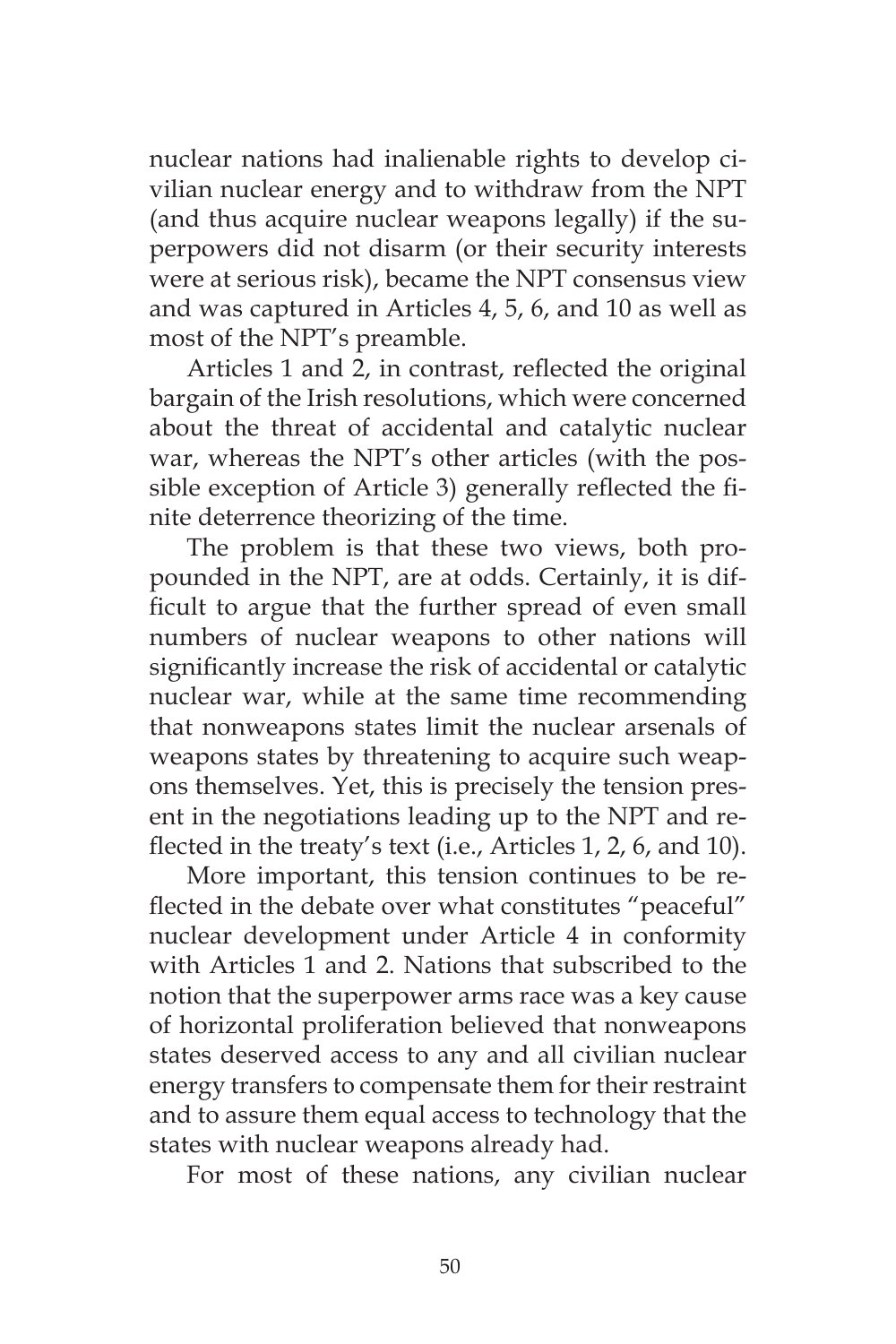transfer made under safeguards was automatically "in conformity with Articles I and II." Indeed, for the Dutch, Belgians, and Luxembourgians—and, at times, even the Americans—the line between safeguarded and unsafeguarded activities under the NPT was, as one nonproliferation expert recently noted, "quite bright."62 In May 1968, the representative of the Netherlands government, for example, urged the superpowers to live up to their disarmament obligations under Article 6, explaining that the obligation of nonweapons states to forgo the acquisition of nuclear weapons should "in no way" restrict their access to civil nuclear technology:

My delegation interprets Article I of the draft treaty to mean that assistance by supplying knowledge, materials and equipment cannot be denied to a non-nuclearweapon State until it is clearly established that such assistance will be used for the manufacture of nuclear weapons or other nuclear devices. In other words, in all cases where the recipient parties to the treaty have conformed with the provisions of Article III, there should be a clear presumption that the assistance rendered will not be used for the manufacture of nuclear weapons and other explosive devices.<sup>63</sup>

The Americans were just as insistent that "peaceful applications of energy derived from controlled and sustained nuclear reactions—that is, reactions stopping far short of explosion, [had] nothing to do with nuclear weapons" and, thus, development of such applications would not be affected by the NPT's prohibi $tions$ <sup> $64$ </sup>

Yet, other evidence indicates that the NPT's framers felt uncomfortable about obligating the nuclear powers to provide any and all forms of nuclear-energy technology or materials, save nuclear explosives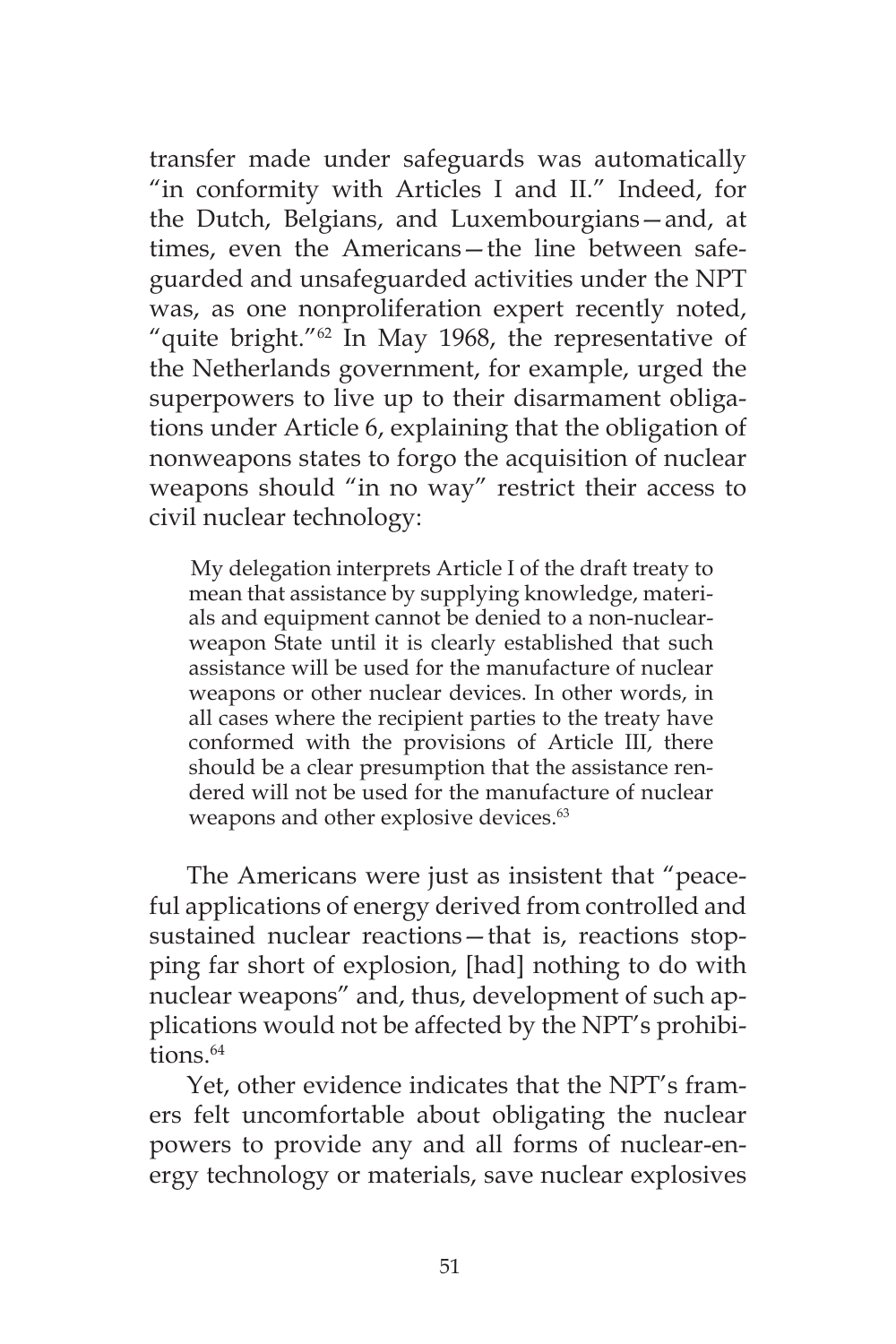themselves. In the final debates over the NPT, Spanish and Mexican attempts to create a duty on the part of the nuclear haves to provide nuclear-energy aid to the nuclear have-nots and to reference "the entire technology of reactors and fuels" in the NPT's text, were rejected.<sup>65</sup> This rejection, it has been argued, suggests that the NPT's framers understood that some forms of civil nuclear energy (e.g., weapons-usable nuclear fuels and their related production facilities) were so close to bomb making that sharing them might not be in "conformity" with Articles 1 and 2.

More important, safeguarding such dangerous activities and materials was probably impossible. Certainly, if inspections lived up to Article 3's requirement to "avoid hampering" nations' "technological development" and remained heedful of the NPT's concern—registered in its preamble—for focusing on the "flow" of source and special fissionable materials at "certain strategic points," they would have difficulty accounting for significant quantities of weapons-usable materials at enrichment and reprocessing facilities, at reactors that used weapons-usable fuels, and at their respective fuel-fabrication plants. Nor would timely warning of diversions be likely. Such "safeguarding," as we see above would only mask the probable transfer or acquisition of nuclear weapons and thus violate the NPT's prohibitions in Articles 1 and 2 and Article 3's stricture that safeguards serve the purpose of verifying member nations' fulfillment of their NPT obligations.<sup>66</sup>

It would be reassuring if the NPT's negotiating record could settle such disputes. Unfortunately, it only raises them. Indeed, tension between the first three articles and those that follow in the NPT still exists today. Unaligned nations such as Indonesia and Mexico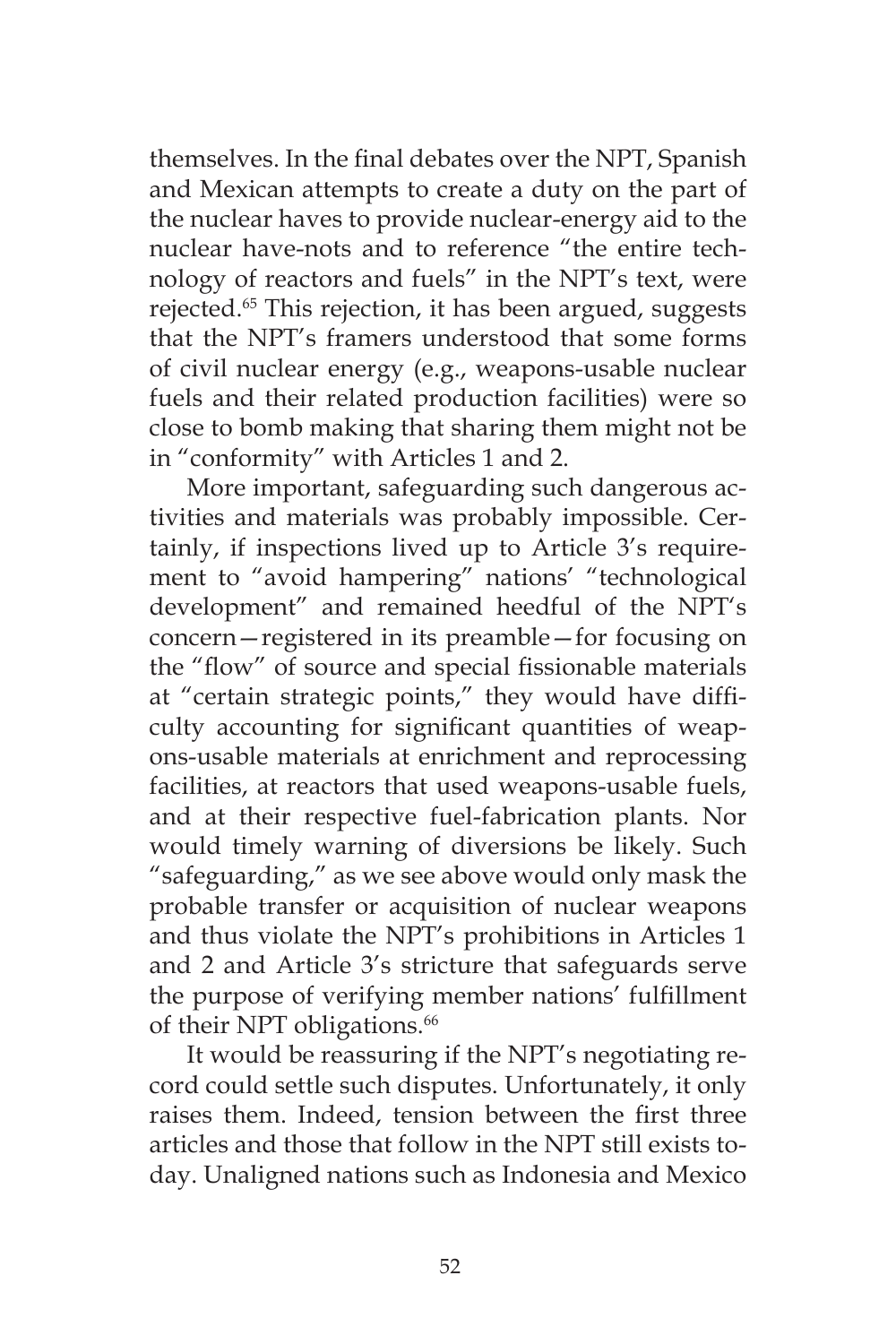still argue that weapons states must go much further in reducing their nuclear arsenals and in sharing the benefits of peaceful nuclear energy to keep nonweapons states from abandoning the NPT. And the issue of just what constitutes effective safeguards under the treaty for problematic nations such as North Korea, Libya, Iran, Algeria, and Iraq, and for dangerous nuclear activities such as reprocessing in Japan, is as much a concern as ever.

A number of things, however, have changed since 1968. With the demise of the Soviet Union, the former rivalry is now largely muted. Rather than an ever-escalating nuclear arms race, the United States and former Soviet republics are cooperating in reducing the number of nuclear weapons.

As for the promised benefits of peaceful nuclear power, these too seem less compelling. Certainly, few—if any—nations now believe that PNEs promise any economic benefits. The United States, India, and Russia—the only nations to experiment with such devices—no longer use them, and even Brazil and Argentina, who initially rejected the NPT because it would not allow them to acquire such devices, have renounced their development. Economically viable nuclear electricity, meanwhile, has been limited to uranium-fueled thermal reactors operating only in the most advanced economies of North America, Europe, and East Asia. The economical use of weapons-usable plutonium or mixed-oxide fuels in thermal or fast reactors is, at best, still many decades away.<sup>67</sup>

Meanwhile, the security dangers of certain types of civilian nuclear power and of reactor development in some regions have become all too apparent. Iraq, Iran, North Korea, and Algeria all have nuclear energy programs that are monitored by the IAEA. Yet, all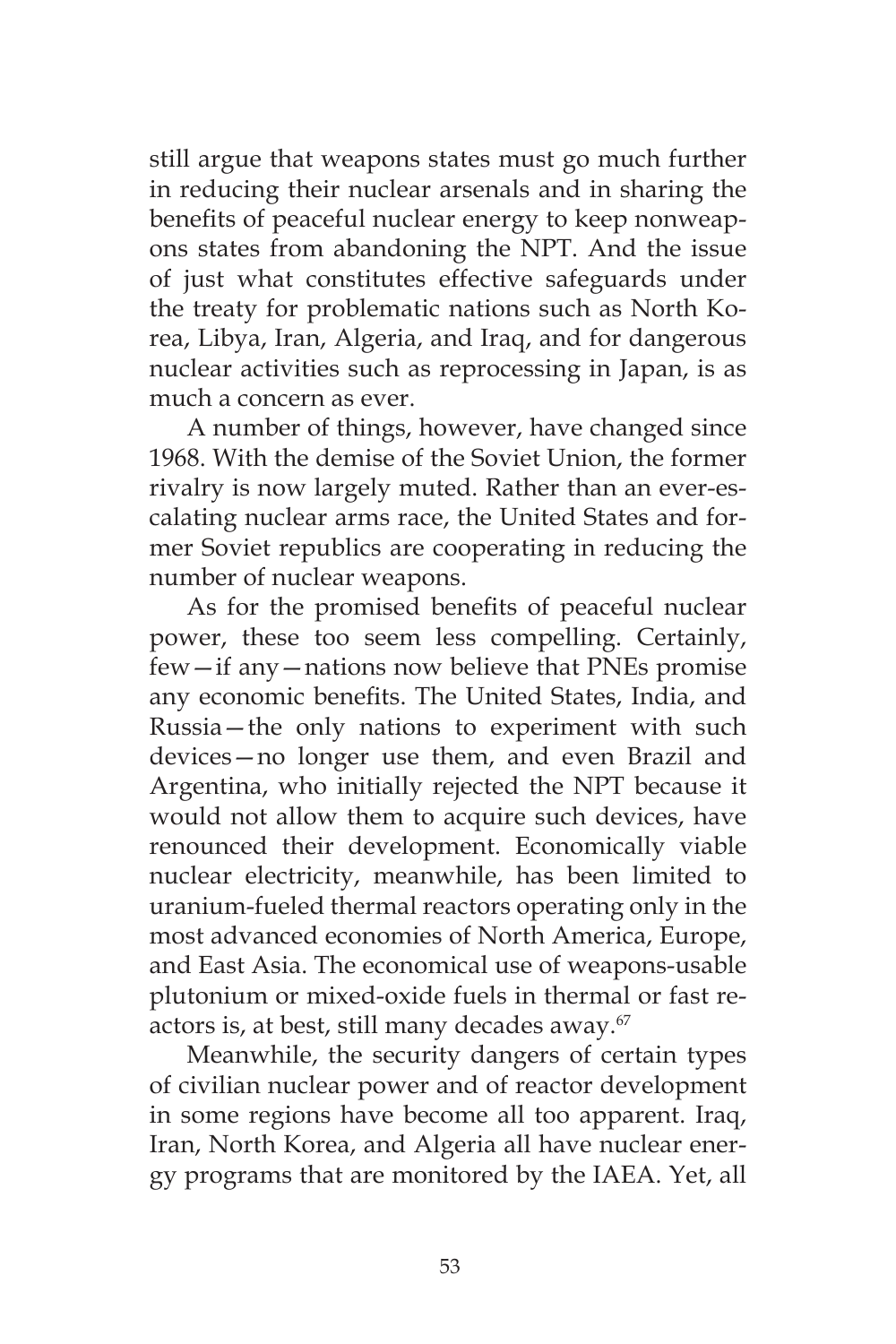harbor a desire to develop nuclear weapons and have attempted to evade IAEA inspections and proper import procedures. It is unclear whether even special IAEA inspections could provide sufficient warning of dangerous activities in these politically turbulent nations.68 IAEA monitoring of plutonium fabrication and reprocessing activities in such stable nations as Japan has also been criticized as dangerously deficient. In fact, the quantity of weapons-usable materials produced by such plants threatens to exceed the amount of fissile material present in the arsenals of weapon states.<sup>69</sup>

Finally, there is a newfound awareness that finite deterrence—based on a circumscribed though nonetheless painful response as opposed to all-out nuclear retaliation—and the supposed stability that might come from threatening to attack a few of an opponent's cities, are nowhere near as sound as once supposed—either in theory or practice. The release of new information on the Cold War suggests that nuclear deterrence even between the superpowers was anything but automatic or guaranteed. Indeed, a nuclear incident in Cuba and/or possible war over intermediaterange nuclear force (INF) deployments in Europe was far more likely than many people imagined.<sup>70</sup>

Nor has finite deterrence proved to be as cheap or easy as originally promised. In the case of the French the original innovators of finite deterrence—developing and maintaining a *force de frappe* have required spending billions of dollars annually to field several generations of strategic forces that have never seemed quite credible (or survivable enough) to other members of NATO—even against a limited Soviet attack. Smaller nations aiming to deter their weapons-state neighbors or nuclear-imminent neighbors are likely to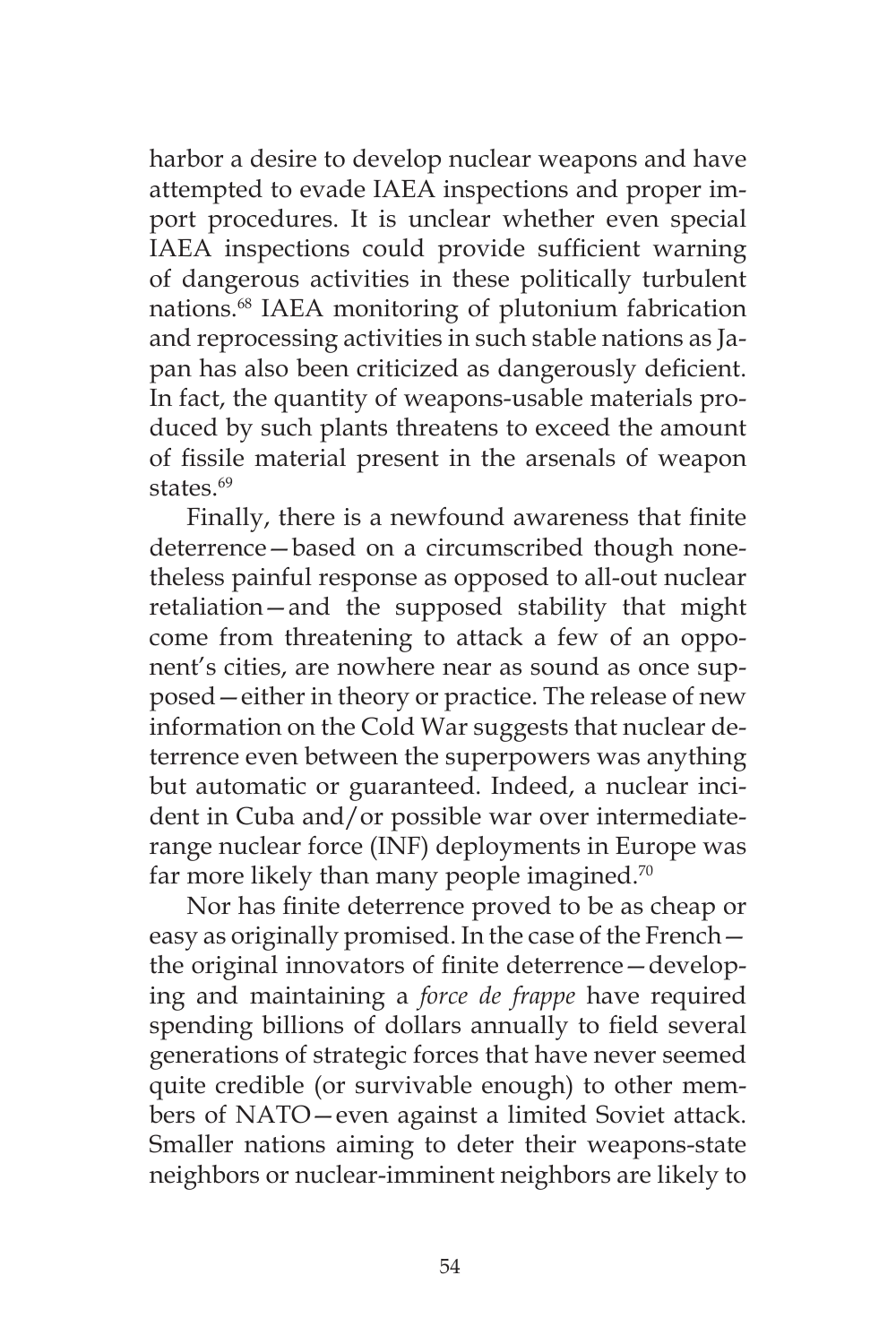face similar challenges that proportionally will be at least as stressful.

These developments, of course, do not change the NPT's negotiating history. But they do suggest the relative risks of emphasizing the NPT framers' concerns of the late 1960s over those they originally had in 1958. More important, by focusing on the NPT's original concerns, we are more likely to correct for its current deficiencies, which are themselves rooted in views that were all too popular at the time of its signing. Indeed, how well we focus on these concerns today will determine what worth the NPT will have in the decade ahead.

### **ENDNOTES – CHAPTER 3**

1. Previously published in Henry Sokolski, ed., *Fighting Proliferation: New Concerns for the Nineties*, Maxwell Air Force Base, AL: Air University Press, 1996, pp. 3-29.

2. See, for example, Frank Barnaby and Shaun Burnie, *The Nonproliferation Treaty: A Critical Assessment*, Amsterdam, the Netherlands: Greenpeace International, January 17, 1994.

3. See "Soviet Proposal Introduced in the Disarmament Subcommittee: Reduction of Armaments and Armed Forces and the Prohibition of Atomic and Hydrogen Weapons, May 18, 1957," U.S. Department of State, *Documents on Disarmament, 1945–1959*, Washington, DC: U.S. Government Printing Office, 1960, pp. 756–57.

4. *Ibid*. See "Western Working Paper Submitted to the Disarmament Subcommittee: Proposals for Partial Measures of Disarmament, August 29, 1957," *Documents on Disarmament, 1945– 1959*, p. 870.

5. The Atomic Energy Act of 1954, U.S. Code secs. 54, 64, 82, 91(c), 92, as amended, 1954.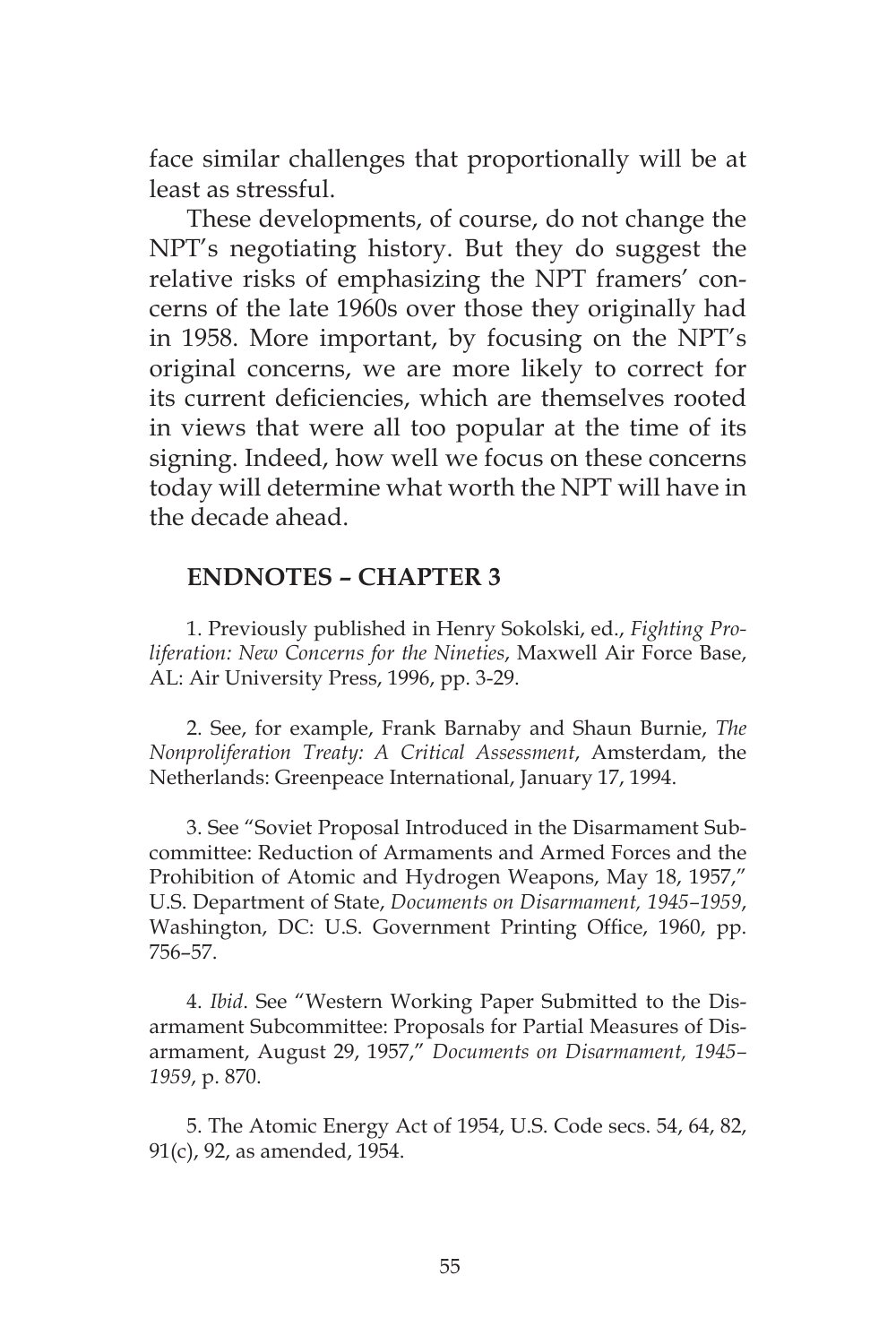6. See George Bunn, *Arms Control by Committee: Managing Negotiations with the Russians*, Stanford, CA.: Stanford University Press, 1992, p. 62.

7. The Eisenhower administration had threatened to use or considered using nuclear weapons to end the Korean War in 1953, to save the French in Vietnam in 1954, to save the Republic of China in 1954, 1955, and 1958, and to prevent any invasion of Kuwait in 1958. Atomic howitzers also were deployed by U.S. forces landing in Lebanon in 1958. The Russians, meanwhile, threatened the use of nuclear weapons to end the Suez crisis in 1956. See Peter Lyon, *Eisenhower: Portrait of the Hero*, Boston: Little, Brown and Company, 1969, pp. 534, 541, 583, 606, 610, 624, 639–40, 719, 775–76, 784.

8. The resolution initially passed with 37 affirmative votes, but 44 nations—including the United States, UK, Italy, Japan, France, Greece, Belgium, Turkey, and the Netherlands—abstained. See "Irish Draft Resolution Introduced in the First Committee of the General Assembly: Further Dissemination of Nuclear Weapons, October 17, 1958," in *Documents on Disarmament, 1945–1959*, pp. 1185–1186.

9. *Ibid*.

10. *Ibid*., pp. 1474–1478. See "Address by the Irish Foreign Minister [Aiken] to the General Assembly, September 23, 1959 [extract],"

11. *Ibid*.

12. *Ibid*., pp. 1520–1526. See "Statement by the Irish Foreign Minister [Aiken] to the First Committee of the General Assembly, November 13, 1959."

13. See "Statement of Irish Foreign Minister [Aiken] to the First Committee of the General Assembly, November 6, 1962," U.S. Arms Control and Disarmament Agency, *Documents on Disarmament, 1962*, Washington, DC: U.S. Government Printing Office, 1963, pp. 1025–1028.

14. See "Statement by the Irish Foreign Minister, November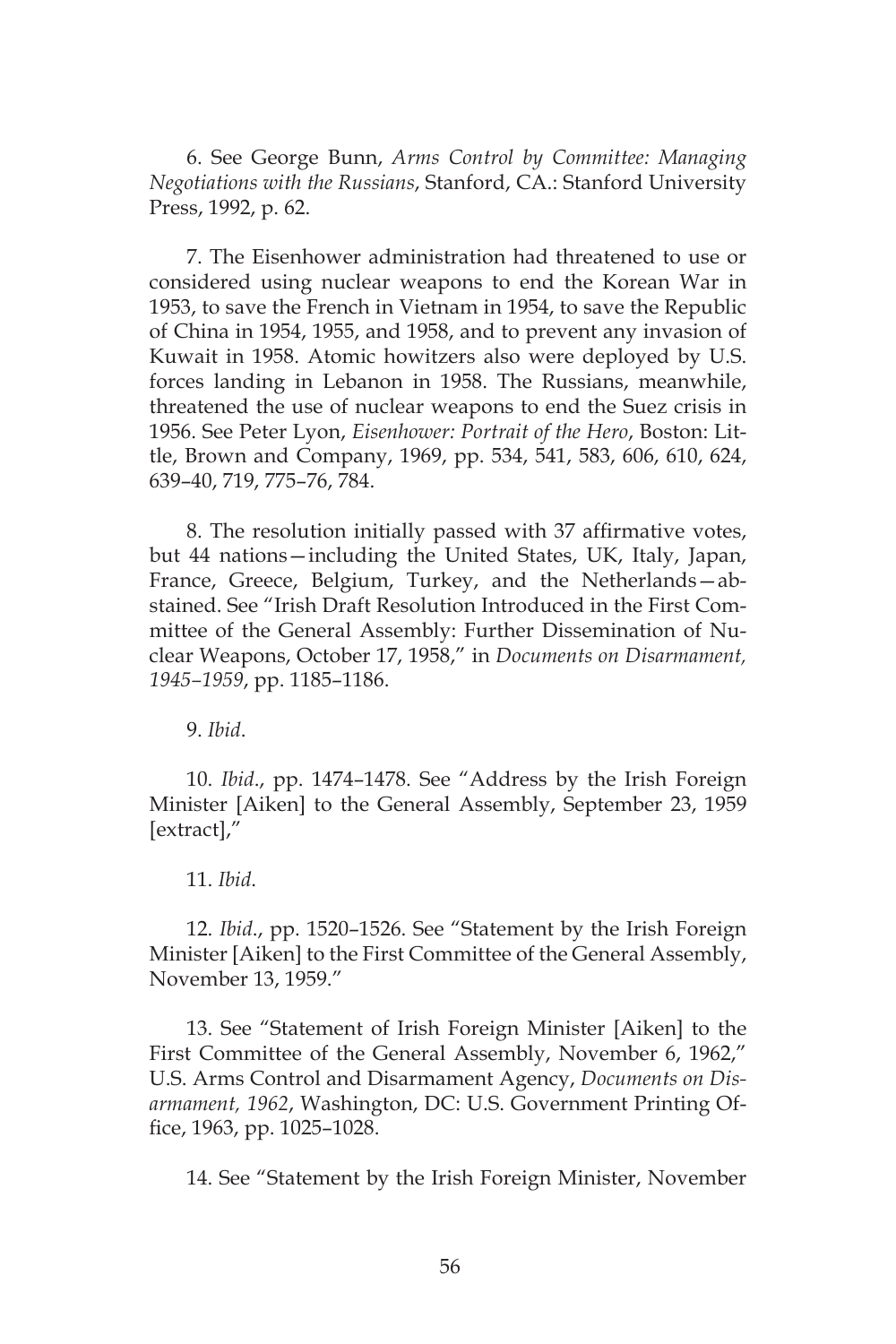13, 1959," *Documents on Disarmament, 1945–1959*, pp. 1520–1526. In this speech, Foreign Minister Aiken attributes these views to Howard Simons, "World-Wide Capabilities for Production and Control of Nuclear Weapons," *Daedalus*, Vol. 88, No. 3, Summer 1959, pp. 385–409, which was a summary of "The Nth Country Problem: A World-Wide Survey of Nuclear Weapons Capabilities," a study by the American Academy of Arts and Sciences, which would be published by the National Planning Association in 1959.

15. "Statement by the Irish Foreign Minister, November 13, 1959," in *Documents on Disarmament, 1945–1959*, pp. 1520–1526.

16. See "Statement of Irish Foreign Minister . . . November 6, 1962," in *Documents on Disarmament, 1962*, pp. 1025–1028.

17. See Lawrence Scheinman, *Atomic Energy Policy in France under the Fourth Republic*, Princeton, NJ: Princeton University Press, 1965, pp. 183ff.; and Avner Cohen, "Stumbling into Opacity: The United States, Israel, and the Atom, 1960–63," *Security Studies*, Vol. 4, No. 2, Winter 1994, pp. 199–200.

18. See United Nations Department of Political and Security Council Affairs, *The United Nations and Disarmament, 1945–1970*, New York: United Nations Publications, 1971, pp. 260–261.

19. *Ibid*.

20. *Ibid*., pp. 265. The Swedes submitted this resolution, 1664 (16), December 4, 1961.

21. *Ibid*.

22. See "Statement by the United States Representative [Yost] to the First Committee of the General Assembly: Spread of Nuclear Weapons, November 30, 1961," in US Arms Control and Disarmament Agency, *Documents on Disarmament, 1961*, Washington, DC: U.S. Government Printing Office, 1962, pp. 691–692.

23. *Ibid*.

24. See, for example, "Statement by ACDA Director Foster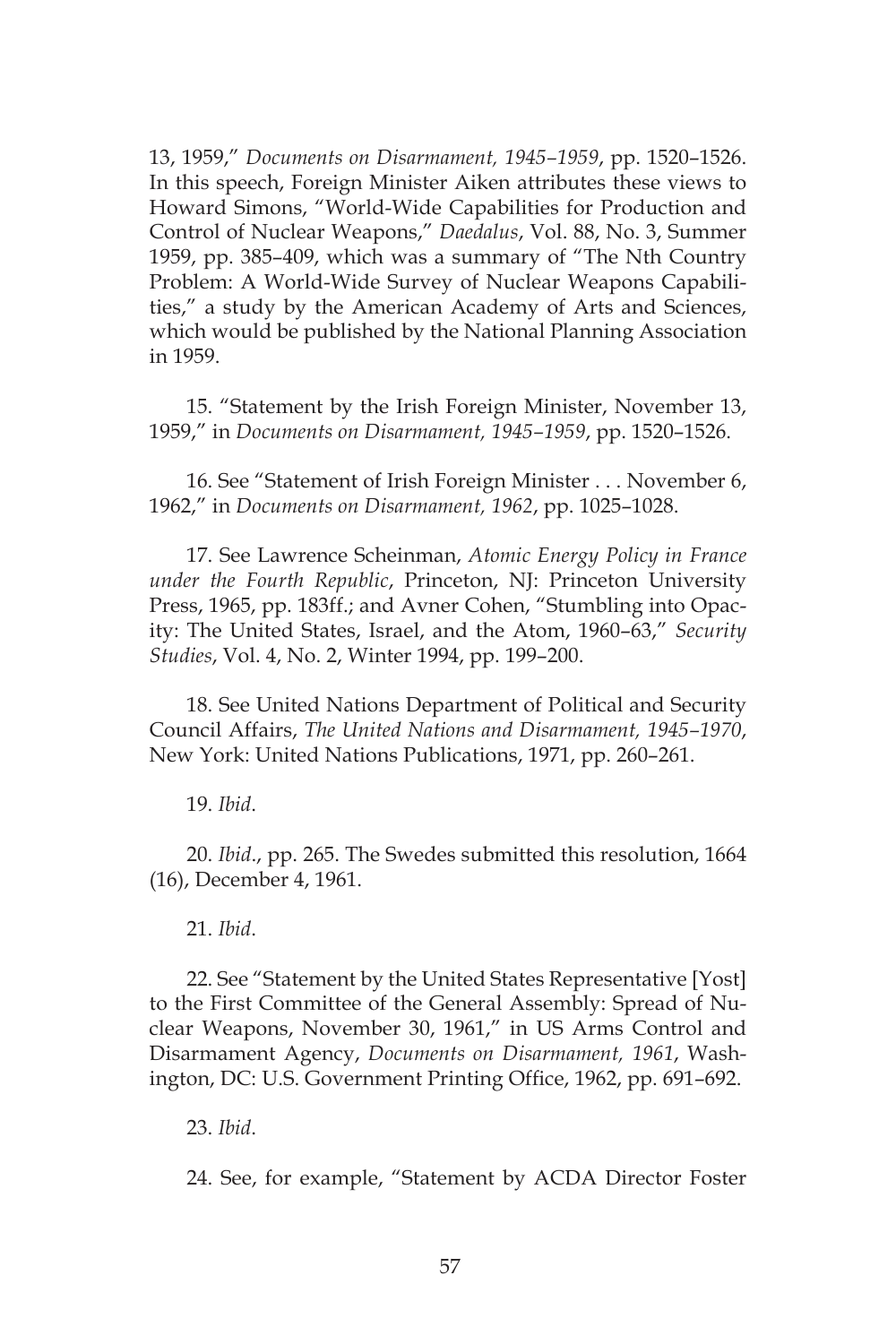to the Eighteen Nation Disarmament Committee: Non-dissemination of Nuclear Weapons, February 6, 1964," in U.S. Arms Control and Disarmament Agency, *Documents on Disarmament, 1964*, Washington, DC: U.S. Government Printing Office, 1965, pp. 32–33, in which restraint in international nuclear nonproliferation was urged since without it there "would be no rest for anyone . . . no stability, no real security and no chance of effective disarmament." It was also argued that because the acquisition of nuclear weapons by smaller countries would "increase the likelihood of the great Powers becoming involved in what would otherwise remain local conflicts," both the security of weapons and nonweapons states in U.S. eyes was at stake.

25. See Bunn, pp. 66–75.

26. See "Statement by the Irish Foreign Minister, November 13, 1959," *Documents on Disarmament, 1945–1959*, pp. 1520–1526.

27. See "Statement by the Indian Representative [Trivedi] to the First Committee of the General Assembly: Nonproliferation of Nuclear Weapons, October 31, 1966," U.S. Arms Control and Disarmament Agency, *Documents on Disarmament, 1966*, Washington, DC: U.S. Government Printing Office, 1967, p. 679.

28. *Ibid*., pp. 156–157. See "Statement of the Egyptian Representative [Khallaf] to the Eighteen Nation Committee on Disarmament, March 3, 1966."

29. One of the earliest expressions of this idea can be found in Jacob Viner, "The Implications of the Atomic Bomb for International Relations," *International Economics: Studies by Jacob Viner*, Glenco, IL: Free Press, 1951, pp. 300–309. For the earliest popular presentation of finite deterrence theory, see Pierre M. Gallios, "Nuclear Aggression and National Suicide," *The Reporter*, Vol. 18 November 1958, pp. 22–26.

30. See, for example, P. H. Backus, "Finite Deterrence, Controlled Retaliation," *U.S. Naval Institute Proceedings*, March 1959, pp. 23–29; and George W. Rathjens, Jr., "Deterrence and Defense," *Bulletin of the Atomic Scientists*, September 1958, pp. 225–228.

31. United Nations Department of Political and Security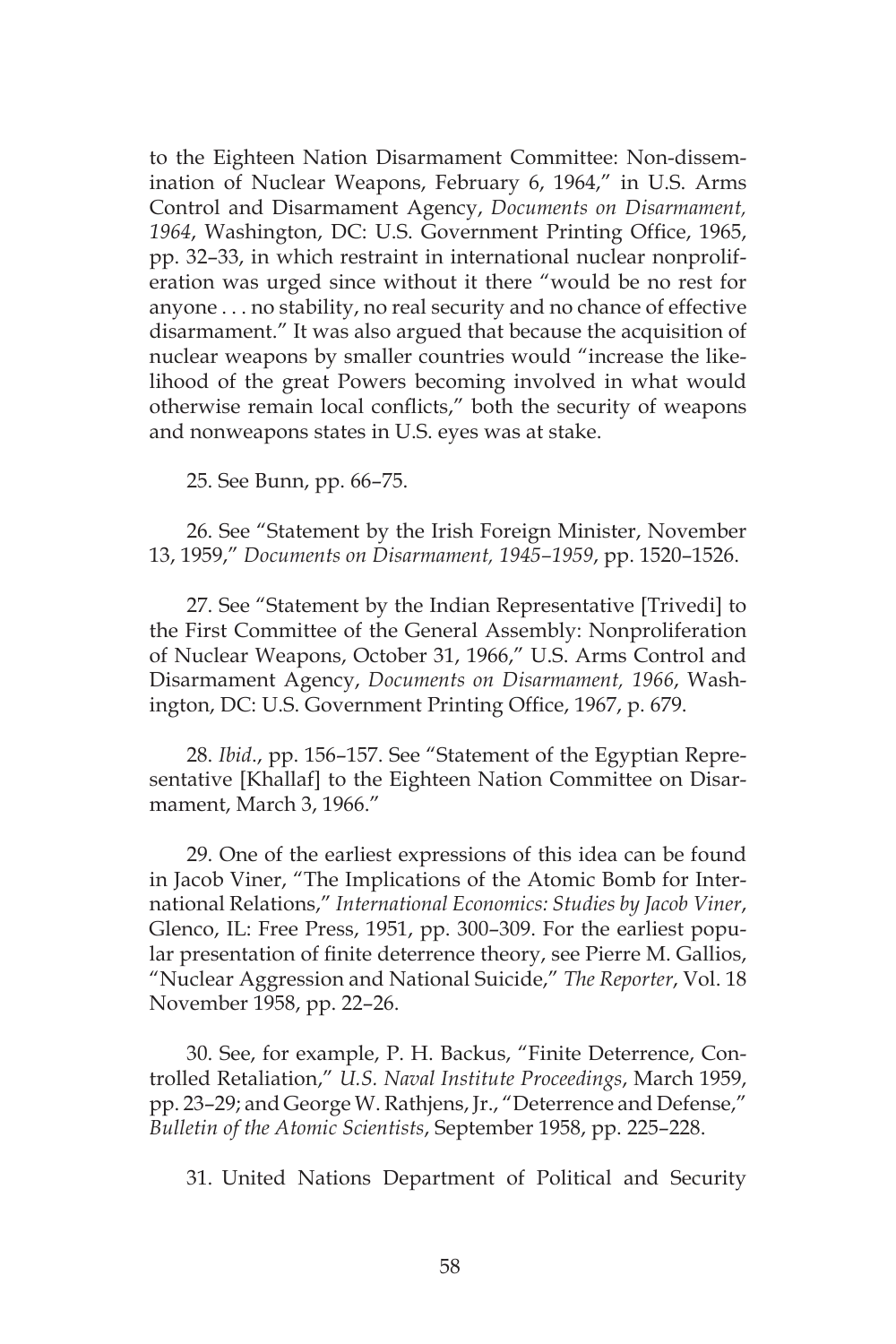Council Affairs, *The United Nations and Disarmament*, pp: 260-261.

32. In fact, it was in a NATO gathering held in February 1962 that Italy first voiced reservations about agreeing not to acquire nuclear weapons unless the nuclear weapons nations promised to disarm. Later that year, however, it acquiesced and supported a U.S. draft resolution that would allow the use of U.S. weapons by a multilateral NATO naval force. For details, see George Bunn, Roland M. Timerbaev, and James F. Leonard, "Nuclear Disarmament: How Much Have the Five Nuclear Powers Promised in the Non-Proliferation Treaty?" John B. Rhinelander and Adam M. Scheinman, eds., *At the Nuclear Crossroads: Choices about Nuclear Weapons and Extension of the Non-Proliferation Treaty*, Lanham, MD: University Press of America, Inc., 1995, p. 15.

33. See *The United Nations and Disarmament, 1945–1970*, p. 266.

34. See, for example, the exchange between the Soviet and U.S. representatives to the Eighteen Nation Disarmament Committee, July 2, 1964, in *Documents on Disarmament, 1964*, pp. 241– 56.

35. *Ibid*., pp. 485–490. For a review of the nonaligned nations' actions along these lines, see "Statement by the U.A.R. Representative [Fahmy] to the First Committee of the General Assembly: Nonproliferation of Nuclear Weapons, October 22, 1965."

36. See *The United Nations and Disarmament, 1945–1970*, p. 269. Italy and others continued to promote this idea through 1967. See, for example, "Statement by the Burmese Representative [Maung Maung] to the Eighteen Nation Disarmament Committee: Nonproliferation of Nuclear Weapons, October 10, 1967"; and "Statement by the Italian Representative [Caracciolo] to the Eighteen Nation Disarmament Committee: Draft Nonproliferation Treaty, October 24, 1967," in U.S. Arms Control and Disarmament Agency, *Documents on Disarmament, 1967,* Washington, DC: U.S. Government Printing Office, 1968, pp. 463, 529.

37. See, for example, "Chinese Communist Comment on Draft Nonproliferation Treaty, September 3, 1967," in *Documents on Disarmament*, 1967, pp. 381.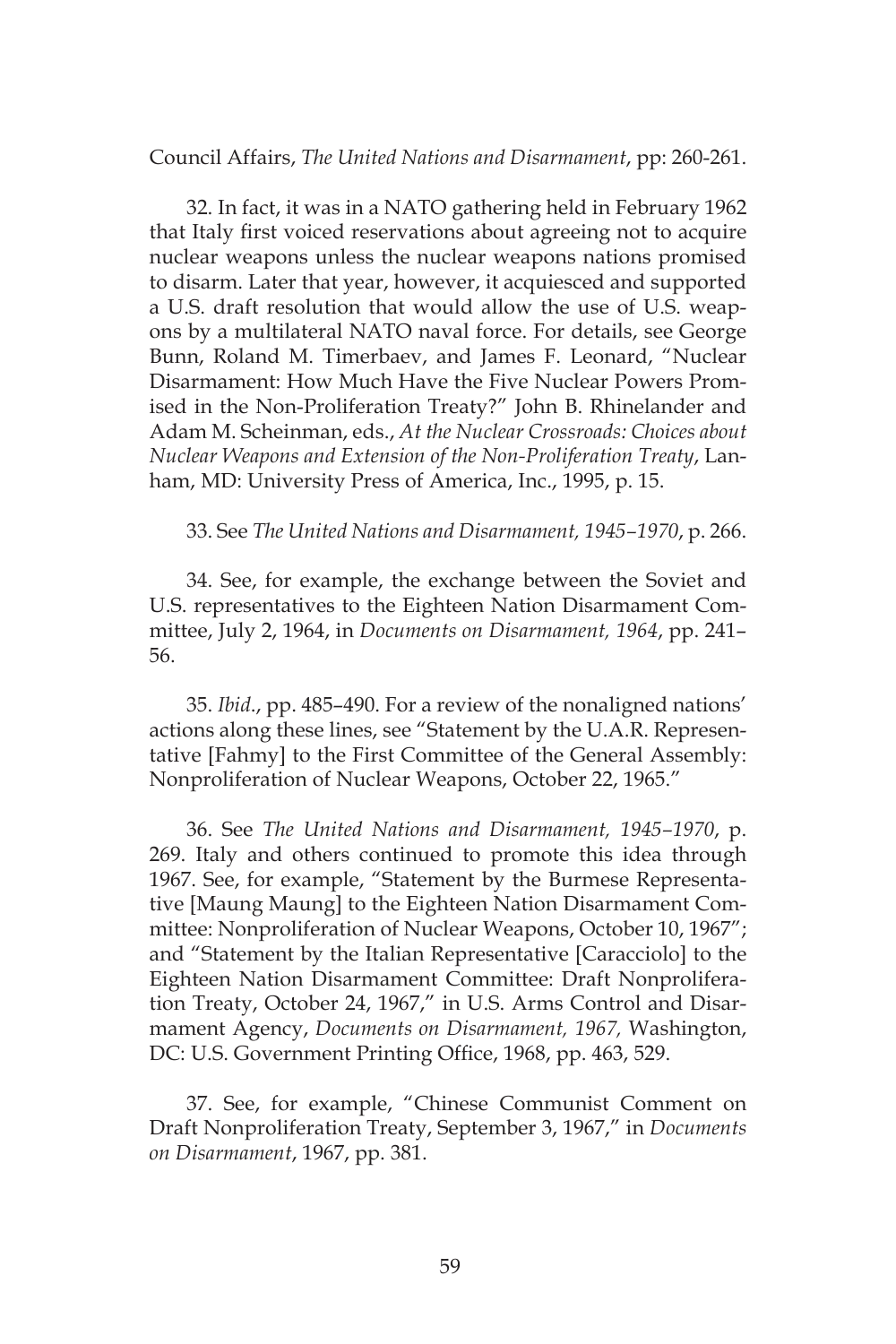38. *Ibid*., p. 370. See "Statement by the Brazilian Representative [Azeredo da Silveira] to the Eighteen Nation Disarmament Committee: Draft Nonproliferation Treaty, August 31, 1967."

39. *Ibid*., p. 429. See "Address by President Bourguiba of Tunisia to the General Assembly, September 27, 1967 [extract]."

40. See Steve Coll, "Neutral Sweden Quietly Keeps Nuclear Option Open," *The Washington Post*, November 25, 1994, p. A1.

41. See "Statement by the Swedish Representative [Alva Myrdal] to the Eighteen Nation Disarmament Committee: Nonproliferation of Nuclear Weapons, October 3, 1967," in *Documents on Disarmament, 1967*, p. 444.

42. For a brief history of India's nuclear weapons program, see Leonard S. Spector, *Nuclear Proliferation Today,* New York: Vintage Books, l984, pp. 23ff.

43. See Roberta Wohlstetter, "The Buddha Smiles: Absentminded Peaceful Aid and the Indian Bomb," *Energy Research and Development Administration*, Monograph 3, contract no. (49- 1)-3747, Marina del Rey, CA: Pan Heuristics, April 30, 1977, pp. 30–75.

44. See "Extract from News Conference Remarks by the Indian External Affairs Minister [Chagla], April 27, 1967," in *Documents on Disarmament*, 1967, pp. 204–205.

45. *Ibid*.

46. *Ibid*., p. 235. See "Statement by the Indian Representative [Trivedi] to the Eighteen Nation Disarmament Committee: Nonproliferation of Nuclear Weapons, May 23, 1967."

#### 47. *Ibid*.

48. *Ibid*.; and "Statement by the Brazilian Representative [Correa da Costa] to the Eighteen Nation Disarmament Committee: Peaceful Uses of Nuclear Energy, May 18,1967," p. 226.

49. For a description of Brazil's attempt to secure a safeguard-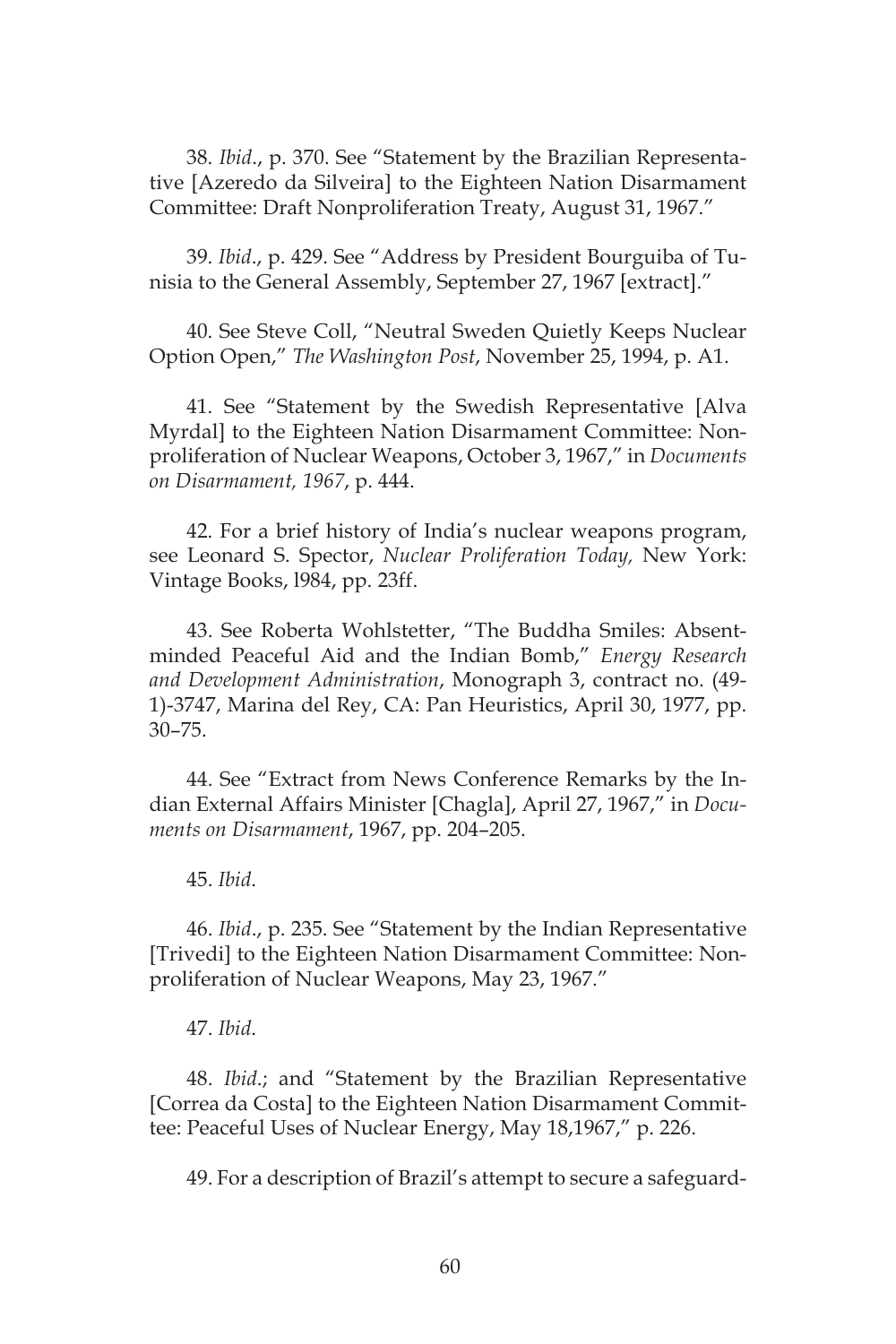ed military production reactor during this period, see Spector, pp. 236–238.

50. See Albert Wohlstetter *et al*., *Swords from Plowshares: The Military Potential of Civilian Nuclear Energy*, Chicago, IL: University of Chicago Press, 1979, pp. 85–86; and Albert Wohlstetter *et al*., *Can We Make Nuclear Power Compatible with Limiting the Spread of Nuclear Weapons?* Vol. 1-l, "The Spread of Nuclear Bombs: Predictions, Premises, Policies," ERDA contract no. E(49-1)-3747, Los Angeles, CA: Pan Heuristics, November 15, 1976, pp. 9– 32, 89–108.

51. See, for example, "Statement by the Ethiopian Representative [Zelleke] to the Eighteen Nation Disarmament Committee: Nonproliferation of Nuclear Weapons, October 5, 1967"; and "Statement by the Mexican Representative [Castaneda] to the Eighteen Nation Disarmament Committee: Latin American Nuclear-Free Zone, May 18, 1967," *Documents on Disarmament, 1967*, pp. 228, 449–450.

52. *Ibid*., p. 377. See "Statement by the Nigerian Representative [Sule Kolo] to the Eighteen Nation Disarmament Committee: Draft Nonproliferation Treaty, August 31, 1967." The Germans also shared this view; "Statement by Foreign Minister Brandt to the Bundestag: Nonproliferation of Nuclear Weapons, February 1, 1967 [extracts]."

53. *Ibid*., pp. 211–212. See "Statement by Foreign Minister Brandt to the Bundestag on Proposed Nonproliferation Treaty, April 27, 1967."

54. *Ibid*., p. 53. See, for example, "Statement by Foreign Minister Brandt to the Bundestag: Nonproliferation of Nuclear Weapons, February 1, 1967 [extracts]."

55. *Ibid*., pp. 557–558. See "Statement by the Nigerian Representative [Sule Kolo] to the Eighteen Nation Disarmament Committee: Draft Nonproliferation Treaty, November 2, 1967 [extract]."

56. *Ibid*., p. 573. See "Swiss Aide Memoire to the Co-Chairmen of the Eighteen Nation Disarmament Committee: Draft Nonpro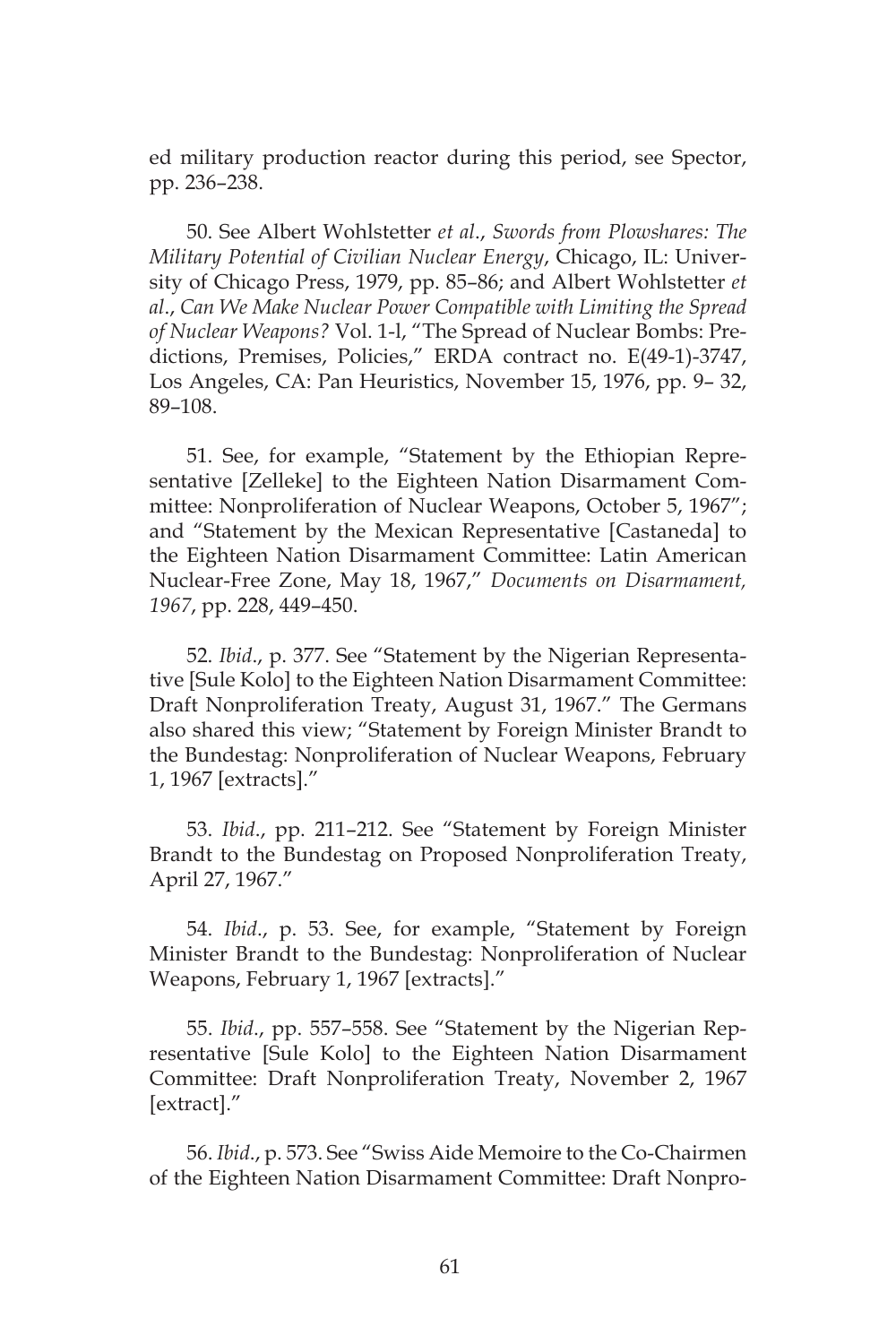liferation Treaty, November 17, 1967."

57. On the point that this language meant that nonweapons nations might be compelled to withdraw if the weapons states did not live up to their pledge to disarm, see, for example, "Statement by the Swedish Representative [Alva Myrdal] to the Eighteen Nation Disarmament Committee: Nonproliferation of Nuclear Weapons, February 8, 1968"; "Statement by the Ethiopian Representative [Makonnen] to the First Committee of the General Assembly: Nonproliferation of Nuclear Weapons, May 6, 1968"; and "Statement by the Indian Representative [Husain] to the Eighteen Nation Disarmament Committee: Nonproliferation of Nuclear Weapons, February 27, 1968," U.S. Arms Control and Disarmament Agency, *Documents on Disarmament, 1968*, Washington, DC: U.S. Government Printing Office, 1969, pp. 45, 293–294, and 116.

58. See "Television Interview with Chancellor Kiesinger: Nonproliferation Negotiations, February 17, 1967 [extract]"; and "Statement by Foreign Minister Brandt to the Bundestag on Proposed Nonproliferation Treaty, April 27, 1967," *Documents on Disarmament, 1967*, pp. 91, 215.

59. *Ibid*., p. 315. See "Statement by the Canadian Representative [Burns] to the Eighteen Nation Disarmament Committee: Nonproliferation of Nuclear Weapons, August 3, 1967."

60. *Ibid*., p. 458. "Statement by the British Representative [Hope] to the First Committee of the General Assembly, December 14, 1967."

61. *Ibid*., p. 432. See "Statement by the Indian Representative [Trivedi] to the Eighteen Nation Disarmament Committee: Nonproliferation of Nuclear Weapons, September 28, 1967."

62. See, for example, Eldon V. C. Greenberg, *The NPT and Plutonium: Application of NPT Prohibitions to "Civilian" Nuclear Equipment, Technology and Materials Associated with Reprocessing and Plutonium Use*, Washington, DC: Nuclear Control Institute, 1993, pp. 18–19.

63. See "Statement by the Dutch Representative [Eschauzier]